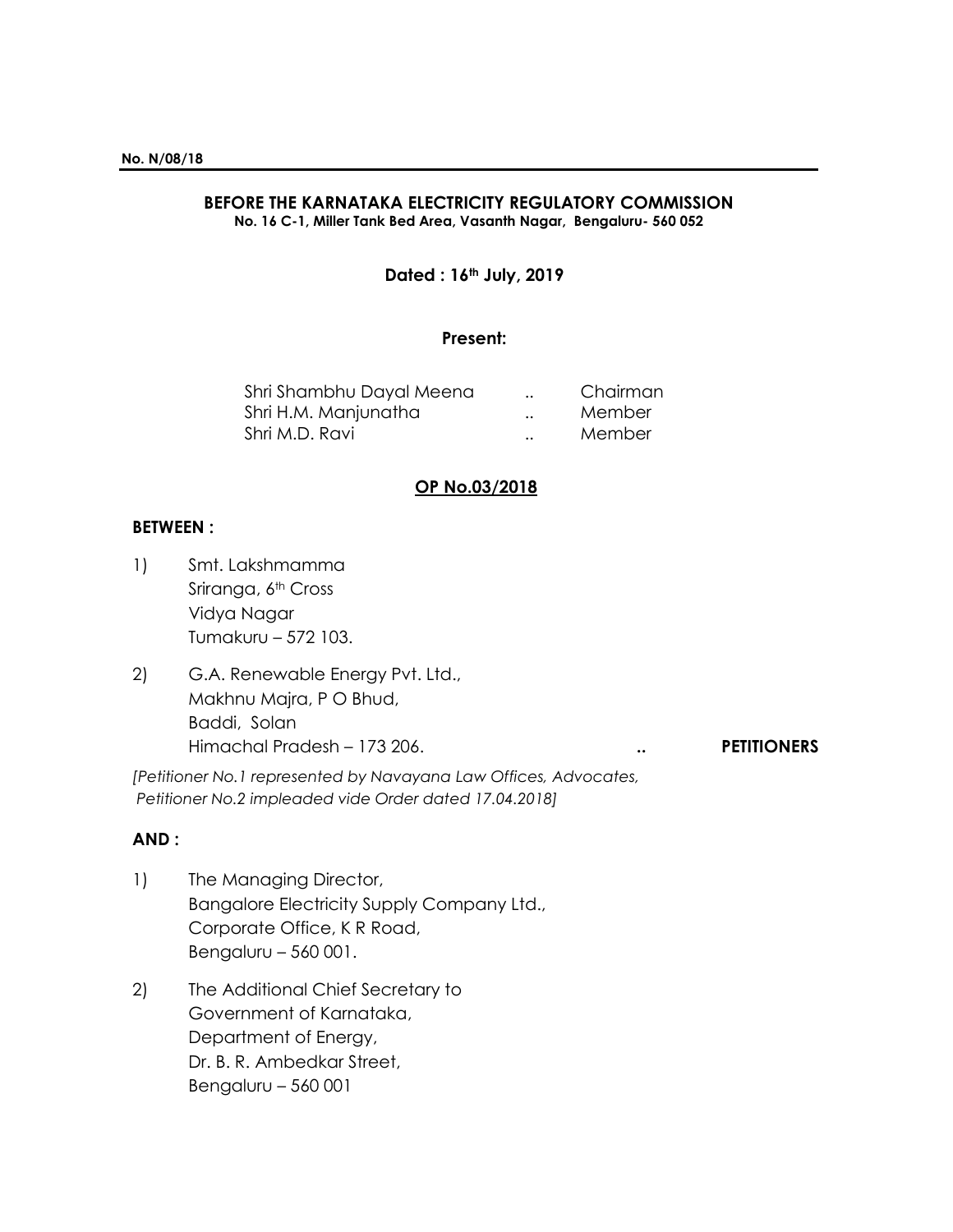3) The Managing Director, The Karnataka Renewable Energy Development Limited, No.39, "Shanthigruha", Bharath Scouts and Guides Building, Palace Road, Bengaluru – 560 001.

4) The Managing Director, Karnataka Power Transmission Corporation Ltd., Kaveri Bhavan, K. G. Road, Bengaluru – 560 009. **... RESPONDENTS** 

*[Respondents 1 and 4 represented by Shri Shahbaaz Husain, Advocate, Respondents 2 and 3 represented by Shri G.S. Kannur, Advocate]*

**- - - - - -**

**\_\_\_\_\_\_\_\_\_\_\_\_\_\_\_\_\_\_\_\_\_\_\_\_\_\_\_\_\_\_\_\_\_\_\_\_\_\_\_\_\_\_\_\_\_\_\_\_\_\_\_\_\_\_\_\_\_\_\_\_\_\_\_\_\_\_\_\_\_\_\_\_\_\_\_\_\_\_\_\_\_\_\_\_\_\_\_\_\_\_\_\_\_\_\_\_\_\_\_**

## **ORDERS**

- 1) This Petition is filed under Section 86(1)(f) of the Electricity Act, 2003, praying to:
	- (a) Approve the extension granted by the Respondent No.1 to new scheduled commissioning date viz., 31<sup>st</sup> October, 2017, vide its Official Memorandum dated 11th September, 2017, produced as **ANNEXURE-P22;**
	- (b) Direct the Respondent No.1 to make payment for the delivered energy under the PPA dated 1st July, 2015 produced**,** at Rs.8.40 per unit from the Commercial Operation Date of the Petitioner's Project for the entire term of the PPA;
	- (c) Pass such other and incidental orders, including an order as to costs, as may be deemed appropriate under the facts and circumstances of the present case.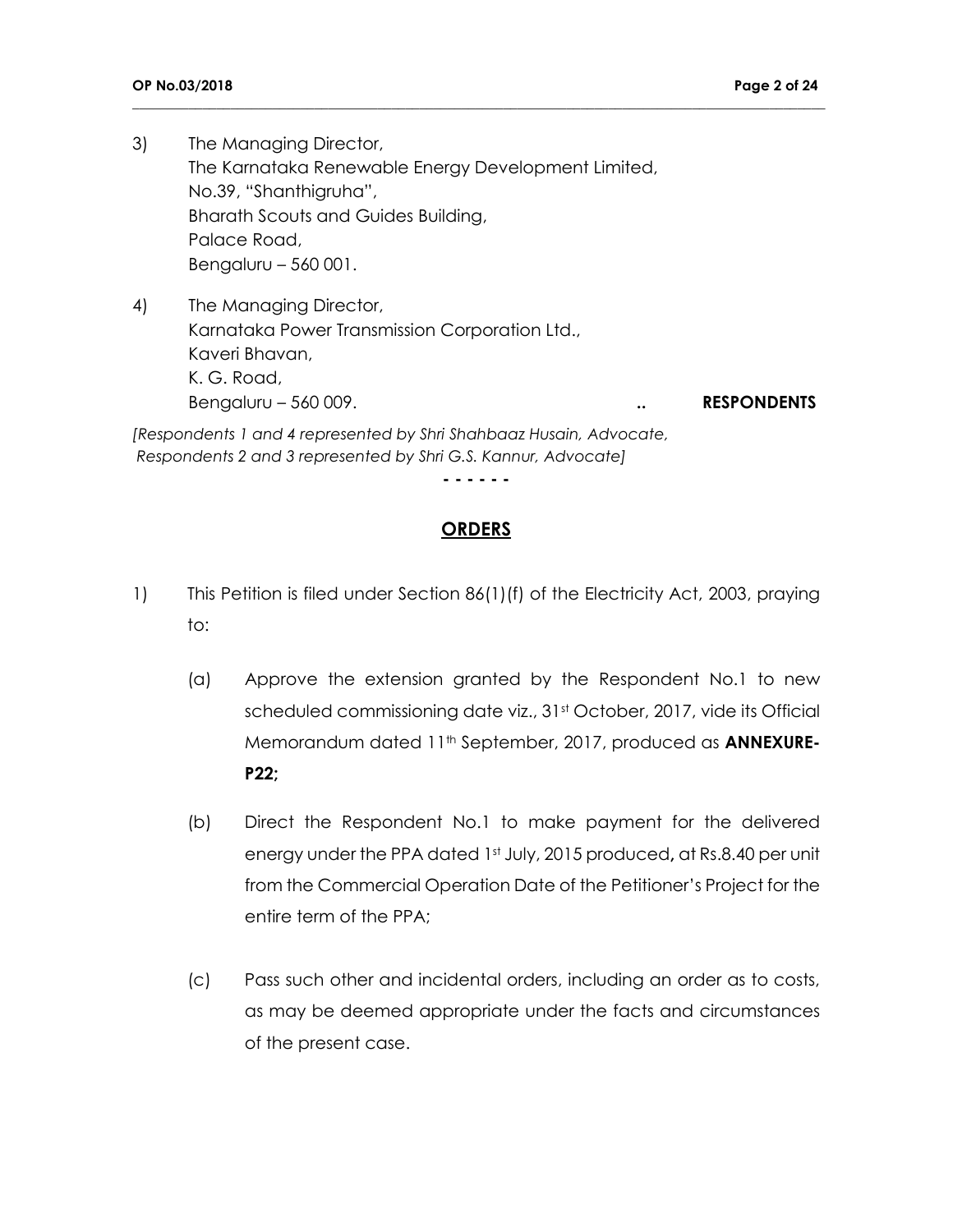- 2) The facts of the case, as mentioned in the Petition, are as follows:
- (a) KREDL had invited applications online on 19<sup>th</sup> September, 2014 for selection of applicants for setting up solar projects under the land owning farmers' scheme. After evaluation of the applications received, KERDL issued letter of Award dated 17<sup>th</sup> March, 2015 to Smt. Lakshmamma, and instructed to execute a Power Puchase Agreement (PPA) with the 1st Respondent-Bangalore Electricity Supply Company Limited (BESCOM). Accordingly, the PPA was executed between BESCOM and Smt. Lakshamamma on 1st July, 2015.

- (b) As per the PPA dated 1st July 2015 scheduled commissioning date is 18 months from the effective date, the effective date being date of execution of the PPA. Hence, the project had to be commissioned within 31st December 2016. The Commission has approved the PPA on 25<sup>th</sup> August 2015.
- $(c)$  The Petitioner, by its letter dated 04<sup>th</sup> February, 2016, applied for conversion of the land.
- (d) The 4th Respondent Karnataka Power Transmission Corporation Limited (KPTCL), by its letter dated 1<sup>st</sup> September, 2016, communicated to the Petitioner, the Tentative Evacuation Scheme to be executed by the Petitioner, under Self-execution, for the proposed 1 MW Solar Project. The Petitioner, by its letter dated 12<sup>th</sup> September, 2016, acknowledged the receipt of the Tentative Evacuation Approval and requested for Bay allocation. The Petitioner, by its letter dated 23rd January, 2017, requested the 1st Respondent for extension of time, by 6 months, citing F*orce Majeure*, stating that she was ready to implement the Project; that, she had applied for land conversion; and that, the Respondent-4 had granted the Tentative Evacuation Approval, since the regular evacuation would be provided only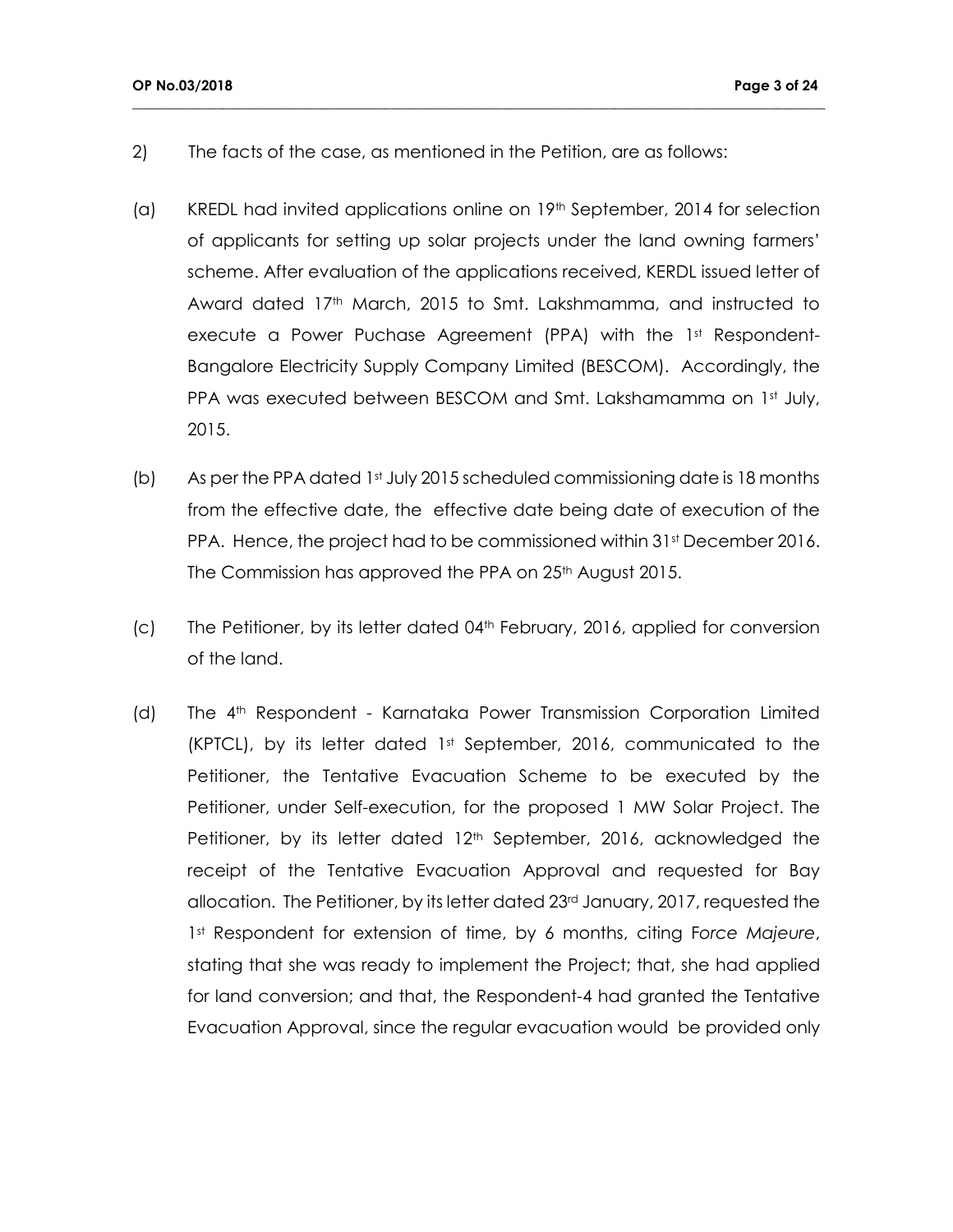upon submission of land conversion order. The 4<sup>th</sup> Respondent, by its letter dated 28<sup>th</sup> January, 2017, accorded the regular Evacuation Approval.

- (e) The Petitioner could not commission the Project within  $31<sup>st</sup>$  December 2016, as land conversion order was not granted and the regular Evacuation Approval was granted on 28th January, 2017. Since Petitioner did not receive any response from the Respondent No.1 to the request for extension of the Scheduled Commissioning Date (SCD), the Petitioner once again, by letter dated 13th February, 2017, invoking the *Force Majeure* clause, requested Respondent No.1 for extension of the Commercial Operation Date (COD), by six months, stating that bay allotment was not granted for want of augmentation of the transformer. The Project work was further slowed down during November, 2016, onwards, on account of demonetization by Central Government. Respondent No.1 convened a meeting dated 03rd March 2017 to consider the extension of the SCD of various Projects of the SPDs / SPVs.
- (f) The Petitioner, by its letter dated 08th March, 2017, once again requested for extension of the SCD for its Project. Respondent No.1, by its letter dated 15<sup>th</sup> April, 2017, communicated that any extension of the commissioning date, granted by the Electricity Supply Companies (ESCOMs), are subject to validification of the Commission.
- (g) The KPTCL, by letter dated 14th June, 2017, communicated to Superintending Engineer (El), Tumkur, that it was willing to spare its land, on lease basis, for construction of 11 kV ODS, for erection of switch gear. Respondent No.1, by its letter dated 16<sup>th</sup> June, 2017, granted approval to commission the said Project within 30<sup>th</sup> June, 2017 and requested the Petitioner to file a Petition before the Commission.
- (h) The Additional Chief Secretary to Government of Karnataka, Energy Department, by letter dated 23rd June, 2017, requested the Commission to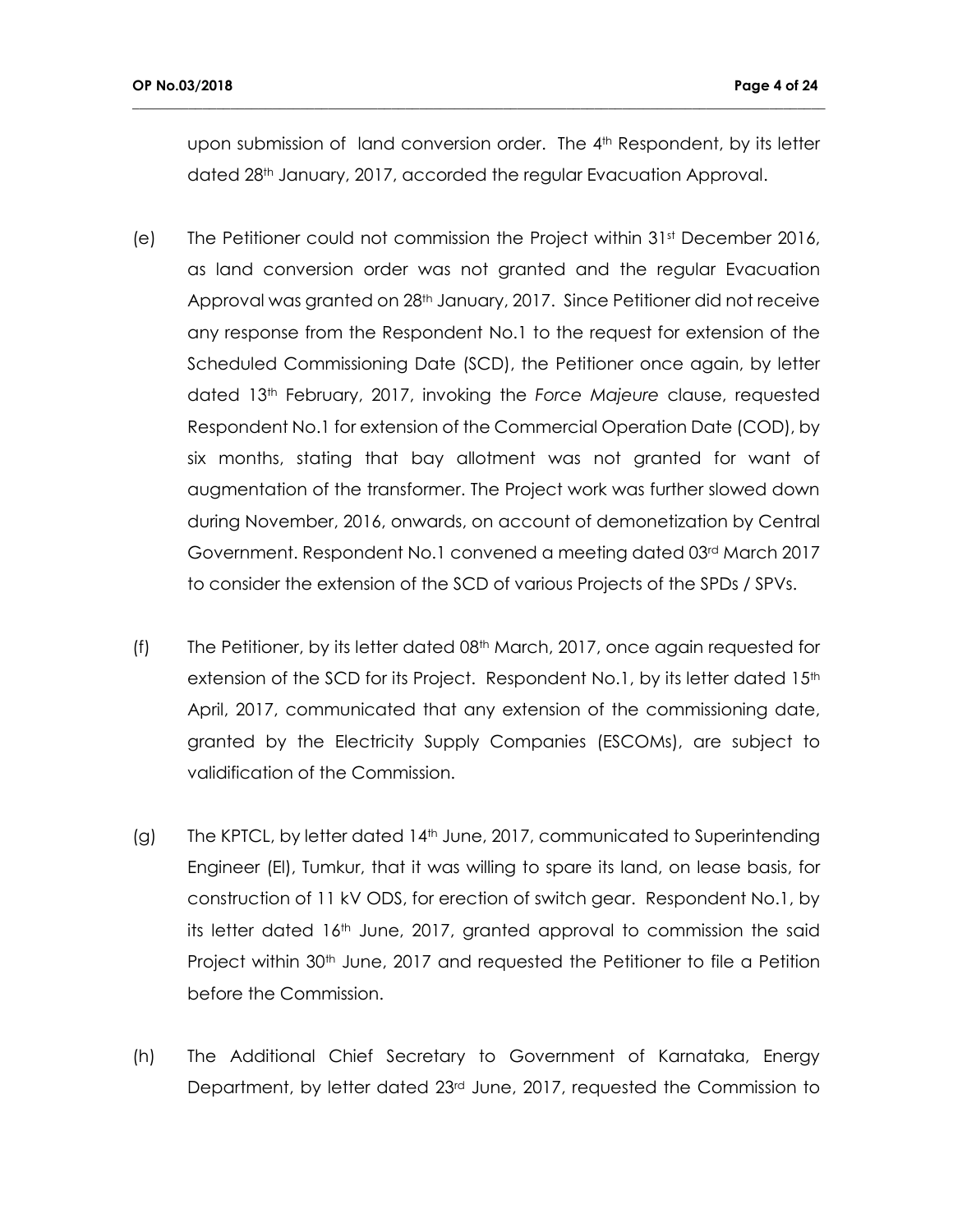consider approval to the extension of the COD of the Solar Power Projects of capacity of 1 to 3 MW, under the land owing farmers category.

- (j) The Petitioner had requested for the extension of SCD on  $12<sup>th</sup>$  September, 2016, 23<sup>rd</sup> January, 2017, 13<sup>th</sup> February, 2017 and 08<sup>th</sup> March, 2017, but Respondent No.1 granted the same and directed the Petitioner to commission the Project within 30<sup>th</sup> June, 2017, without considering dates of the request.
- $(k)$  The Chief Electrical Inspectorate, by its letter dated  $30<sup>th</sup>$  June, 2017, granted approval of the electrical installation of the Project.
- (I) The KPTCL, by letter dated  $30<sup>th</sup>$  June, 2017, granted the provisional interconnection approval, for evacuation of power from the Project.
- (m) The Petitioner had successfully completed the execution of work and was ready for commissioning of the Project on 30<sup>th</sup> June, 2017. However, as it was beyond 6 p.m in the evening, the actual Solar Energy, fed into the Grid, could not be shown as generation. Therefore, the Petitioner, on 1st July, 2017, requested Respondent No.1 to complete the commissioning and synchronization formalities of the project with the Grid. However, the commissioning of the Project did not happen, as the 1<sup>st</sup> Respondent insisted to take further extension of approval to commission the Project, as it was beyond 30<sup>th</sup> June, 2017.
- (n) Thus, Petitioner by its letter dated  $1<sup>st</sup>$  September 2017 and 05<sup>th</sup> September 2017 requested the 1<sup>st</sup> Respondent for another four months' extension of the SCD.
- (p) In the meanwhile, the Commission, by letter dated  $07<sup>th</sup>$  July, 2017, had directed the ESCOMs, not to send any Supplemental PPAs (SPPAs), for approval of the Commission, till the Petitions filed by the SPDs/SPVs before the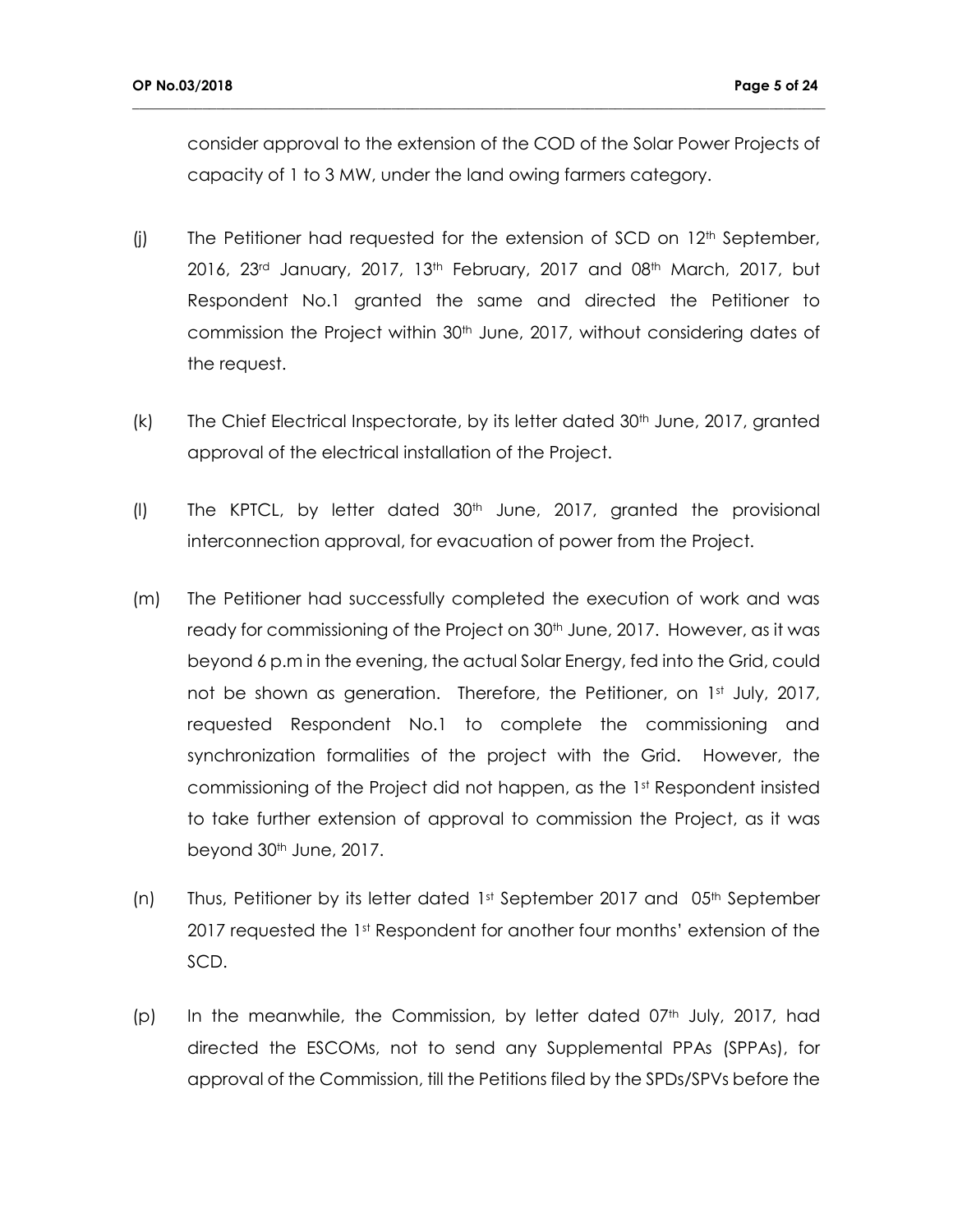Commission are disposed of. Therefore, by not signing the SPPA, the Respondent No.1 is harassing the Petitioner and negating the irrevocable right granted to the Petitioner under Clause 12.11(i) of the PPA with regard to formation of SPV.

- (q) The Ministry of New and Renewable Energy, Government of India, by its letter dated 28<sup>th</sup> July, 2017 directed Principal Secretaries of all State Governments, Energy / Power Department, to provide extension of time for SCD, considering the delays on the part of the State Government Authorities/ PSUs, like land allotment, transmission/evacuation facilities, connectivity permissions or force majeure strictly as per the Contractual Agreement.
- (r) The Respondent No.1, by its letter dated 11th September, 2017, considering the requests of the Petitioner, in the letters dated 1st September 2017 and 05th September 2017, accorded approval to commission the Project on or before 31st October, 2017, subject to the tariff applicable as per Clause 5.1(ii) of the PPA and further stated that, the tariff would be as per the KERC Tariff Order dated 12<sup>th</sup> April, 2017 and Liquidated Damages would be applicable as per Clause 2.2.1 and 2.5.7 of the PPA.
- (s) Thereafter, the revised provisional interconnection approval was granted by the KPTCL on 15<sup>th</sup> September, 2017.
- (t) The Deputy Commissioner, by Official Memorandum dated  $07<sup>th</sup>$  October, 2017, granted NA approval / conversion in respect of the land, for developing the Solar Project.
- (u) The Project was commissioned on  $17<sup>th</sup>$  October, 2017.
- (v) As per Clause 12.11(i) of the PPA, the SPD shall have an irrevocable right to form a Special Purpose Vehicle(SPV) at any time after the date of execution of the PPA, under intimation to the BESCOM, and as such, G A Renewable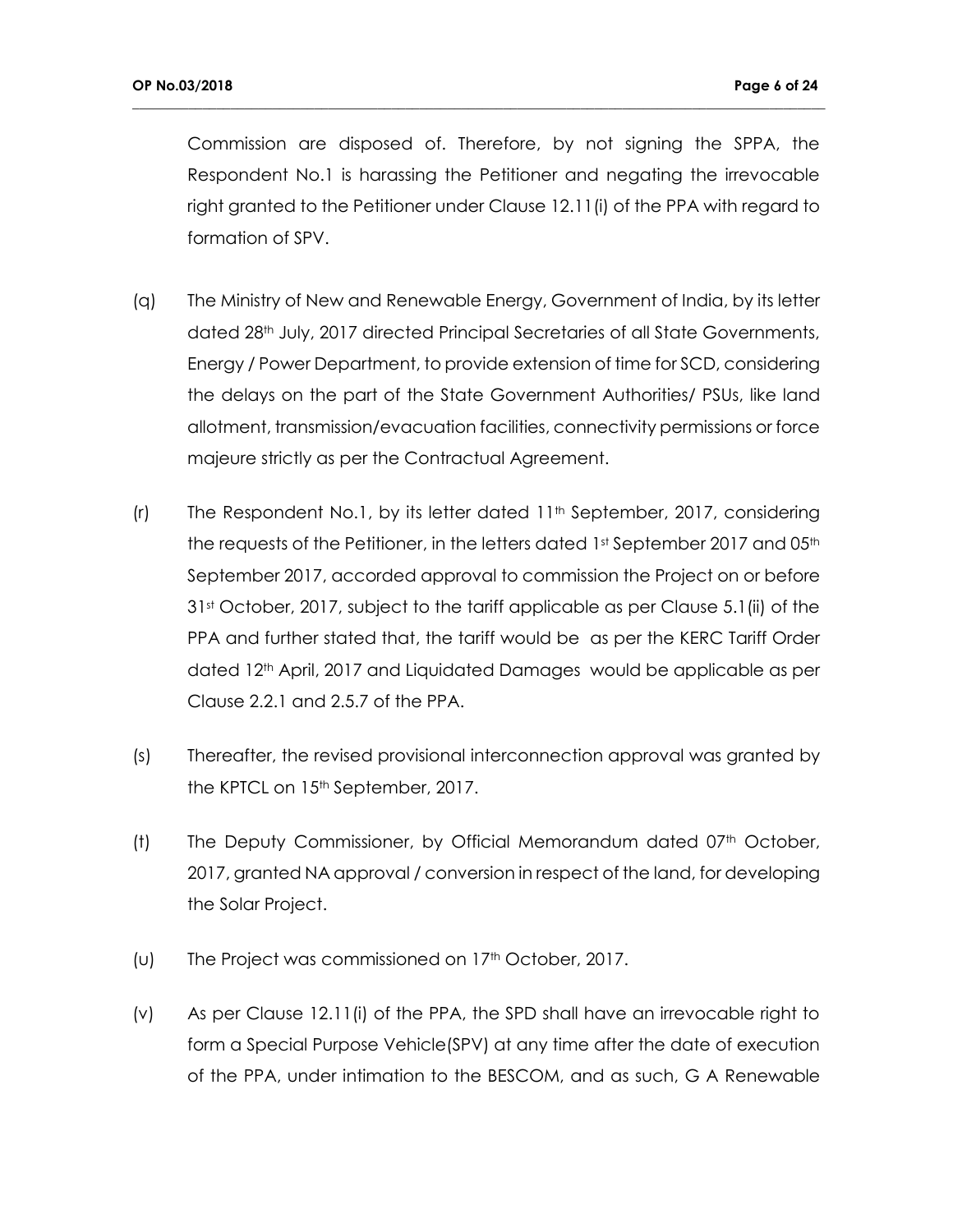Energy Private Limited, incorporated under the Indian Companies Act, 1956/2013, a legal entity, was created, with the object of constructing, maintaining and operating the Solar Power Project, allotted to the SPD.

- (w) The SPD submitted the documents, regarding formation of the SPV, at the Corporate Office, BESCOM, on 18<sup>th</sup> October, 2017. On 19<sup>th</sup> October, 2017, the SPD requested for assignment of the Project to the SPV and requested to enter into a SPPA with the SPV. However, the 1st Respondent, rejecting the request of the Petitioner, directed the SPD to approach the Commission for the same.
- 3) The Grounds, urged by the Petitioner, are as follows:
- (a) The Petitioner is entitled to the tariff of Rs.8.40 per unit as mentioned in the PPA. In the Order dated 10<sup>th</sup> October, 2013, the KERC has held that the said tariff is applicable to the Solar Power generators entering into PPA on or after 01.04.2013 and upto 31.03.2018 other than those where tariff is discovered through bidding process. In tariff order dated 30<sup>th</sup> July, 2015 (passed in modification of the earlier tariff order), it is stated that in respect of the projects that are commissioned during the period from 01st September, 2015 to 31<sup>st</sup> March, 2018, for which, the PPAs have been entered into and submitted to the Commission prior to 01<sup>st</sup> September, 2015 for approval, the tariff as per the said agreements shall be applicable. Even the tariff order dated 12<sup>th</sup> April, 2017 has been made applicable to only the new grid connected solar projects entering into PPAs on or after 1st April, 2017, but before 1<sup>st</sup> April, 2018 and also those which are commissioned during the period from 1st April, 2017 to 31st March, 2018, for which, PPAs have not been entered into, prior to 1st April, 2017. Hence, these Tariff Orders also do not revise the tariff of the Petitioner's Project. Consequently, the Petitioner is entitled to the tariff of Rs.8.40 per unit, as agreed to under the PPA.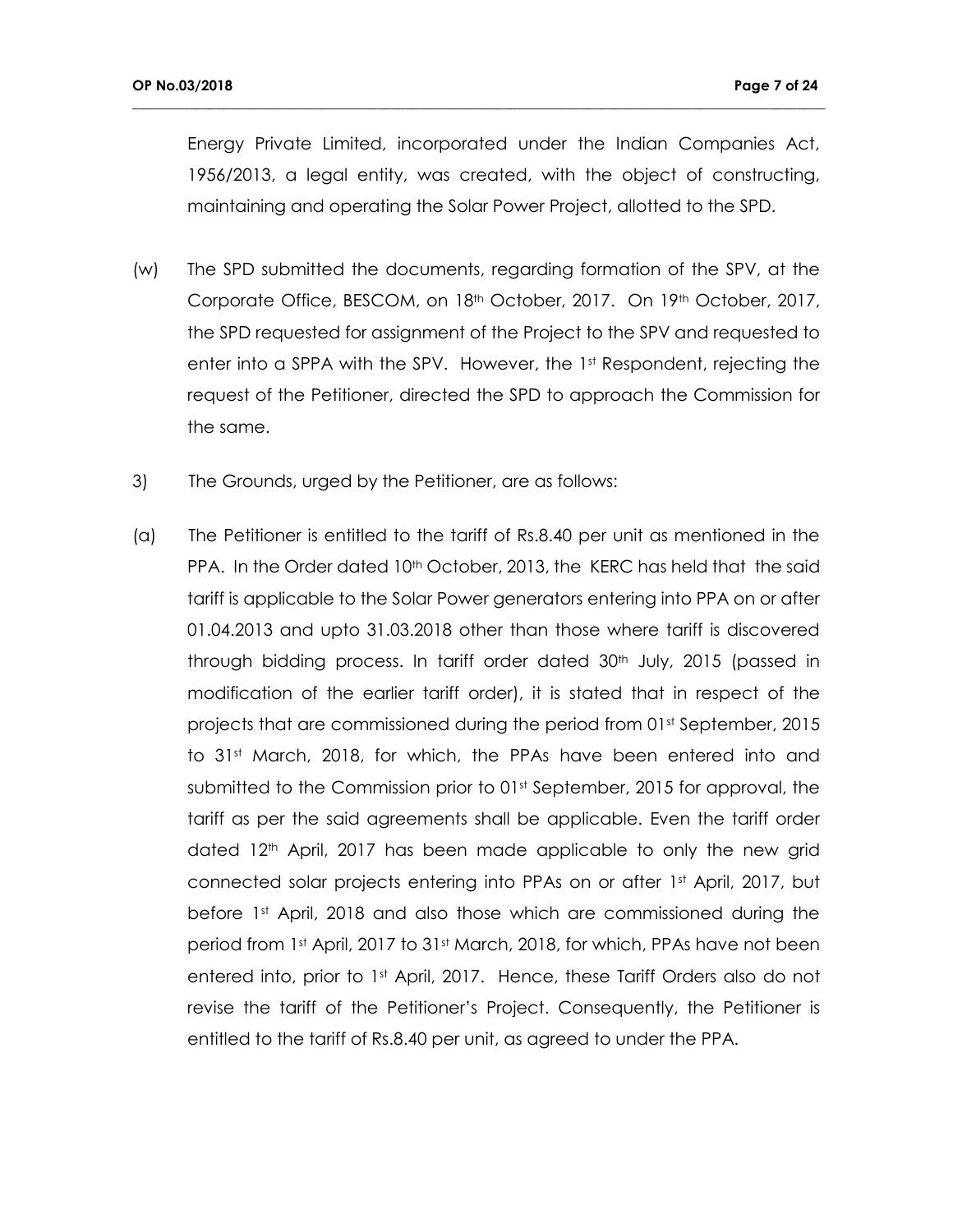(d) The PPA executed between the parties not only provides for the time period within which the Scheduled Commercial Operation Date (SCOD) has to be achieved but also provides for the right of the Respondent to grant extension of time. Accordingly, the Petitioner has commissioned the project within the mutually agreed commercial operation date. Hence, the Petitioner is entitled to the tariff as per the PPA.

- (c) The Project of the Petitioner has experienced several hurdles, which can be termed as the force majeure events within the meaning of the Clause 8 of the PPA and the pleas of the Petitioner have been considered and accepted by the Respondent while granting the extension of time. The extension of time was granted, as per Clause 2.5.6 of the PPA and, as a result of such extension, the SCD and the Expiry Date, newly determined, shall be deemed to be the SCD and the Expiry Date. Hence, the Respondent is not entitled for the Liquidated Damages, without adjudication by the Commission.
- (d) The extension of time, granted by Respondent, vide Official Memorandum dated 11<sup>th</sup> September, 2017, does not mention about altering the tariff and specifically clarifies that, all other terms and conditions of the PPA remains unaltered. Hence, the Petitioner is entitled to the Tariff of Rs.8.40 per unit.
- (e) The PPA is a binding contract, within the meaning of Article 299 of the Constitution of India. Hence, on the basis of promise provided in terms of PPA, the Petitioner has claimed under *promissory estoppel*, in view of valid extension of time, granted by the Respondent, under the relevant statutory powers. Alternatively, the Petitioner has established a fit case under the doctrine of *legitimate expectation*, as the extension allowed is in reasonableness and fairness.
- (f) The Hon'ble Supreme Court of India in the case of *Bangalore Electricity Supply Company Limited Vs. Konark Power*, has held that, once the tariff has been agreed upon in the PPA, even the Regulator cannot change it. Further,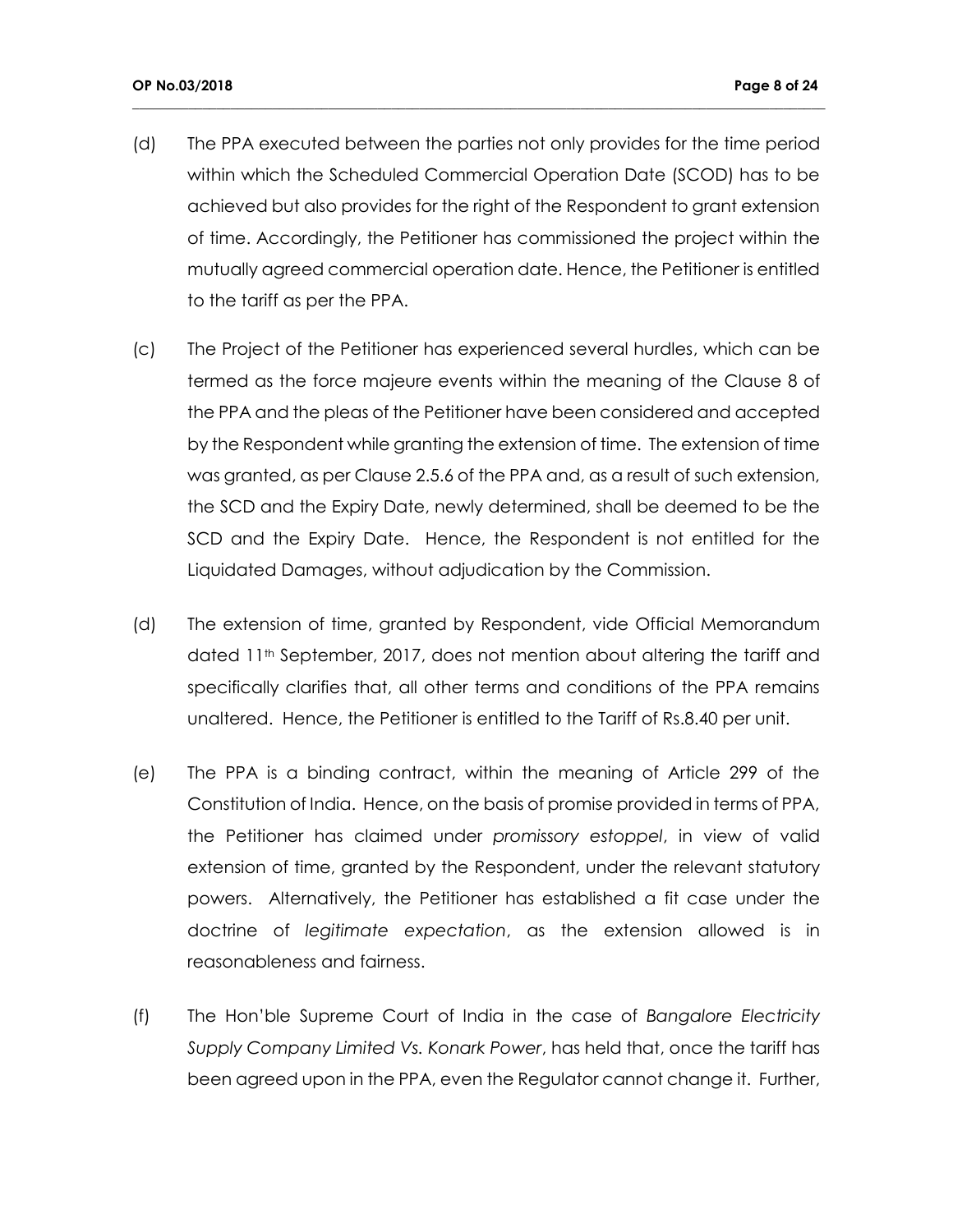the Apex court, in the case of *Gujarat Urja Vika Nigam Limited Vs. Solar Semi Conductor Power Company (India) Limited*, has clearly held that, once the tariff is agreed upon under the PPA, the same cannot be altered by exercising the inherent power vested in the Commission *de hors* the one conferred under the Statute.

- 4) Upon issuance of Notice, the Respondents appeared through their counsel. The Respondents 1 to 3 have filed the Statement of Objections.
- 5) The Respondent -1 has submitted the Objections as follows:
- (a) The Petitioner has contended that, the delay in commissioning of the Project is on account of lapses of Government authorities in sanctioning the required permissions to commence the Project. However, the delay is primarily attributable to the negligent acts of the Petitioner and not otherwise. The Petitioner and its assignor are responsible for the delay in commissioning the Project, for the following reasons:
- (b) The PPA was executed on 01.07.2015 and the SPD made no efforts towards commencement of project till 04.02.2016, when she applied for land conversion. No explanation or no reason is attributed in the Petition, as to why the SPD delayed more than 7 months in submitting such an application to the Deputy Commissioner. The SPD's inaction for 7 months led to a series of delays and such inaction cannot be attributed to reasons beyond the control of the SPD.
- (c) The Karnataka State Power Transmission Corporation Limited (KPTCL) accorded Tentative Evacuation approval vide letter dated 01.09.2016. The Petitioner submitted a letter on 23.01.2017, almost 5 months after receiving the approval, stating that she is ready to implement the Project. The KPTCL could not have given the regular evacuation approval without NA land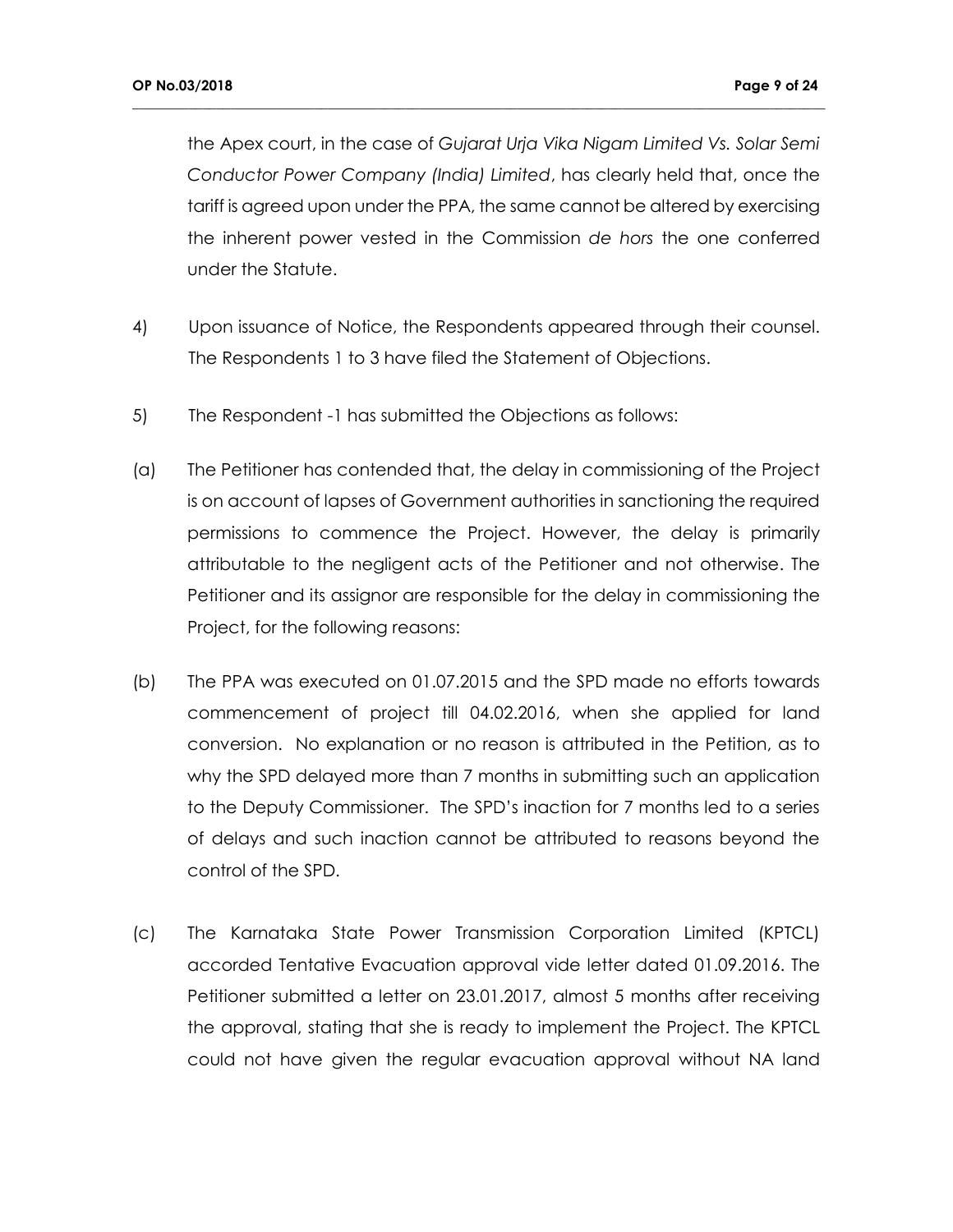conversion. As the delay in obtaining NA land conversion is attributable to the Petitioners' inaction for 7 months, invoking *Force Majeure* clause, citing the delay in obtaining NA and regular evacuation approval, is an attempt to mislead the Commission.

- (d) The Respondent-1, considering the repeated requests of the Petitioners granted approval to commission the Project within 30.06.2017 vide its letter dated 16.06.2017 and directed the Petitioner to file a Petition before the Commission. The Petitioner has referred to a letter dated 23.06.2017, issued by the Additional Chief Secretary to Government of Karnataka, Energy department, in which a request is made to the Commission to consider the approval to the extension of the COD of Solar Power Projects of capacity 1 to 3 MW, under land owing farmers category. However, the Petitioner has failed to mention that the Additional Chief Secretary has issued the letter, after taking into account the practices being followed by the ESCOMs in approving extension of the COD. The letter clearly elucidates that the extension of the COD would be subjected to Clause 8.3(b) of PPA. Hence, reference to this letter serves no purpose, as the delay in getting necessary approvals is clearly attributable to the negligent acts of the Petitioner.
- (e) The Petitioner has failed to commission the Project even 6 months after the SCD. The Petitioner claims that, she was ready to commission the Project on 30.06.2017, and that she was unable to do so, as the sun has already set by the time everything was ready. A Solar Power Plant cannot generate electricity at night and the Petitioner knowingly or unknowingly is trying to misguide this Commission by claiming that she was ready to commission the Project on 30.06.2017. The Respondent has then directed the Petitioner to seek further extension of time before commissioning the Project, as the Petitioner failed to commission it within 30.06.2017.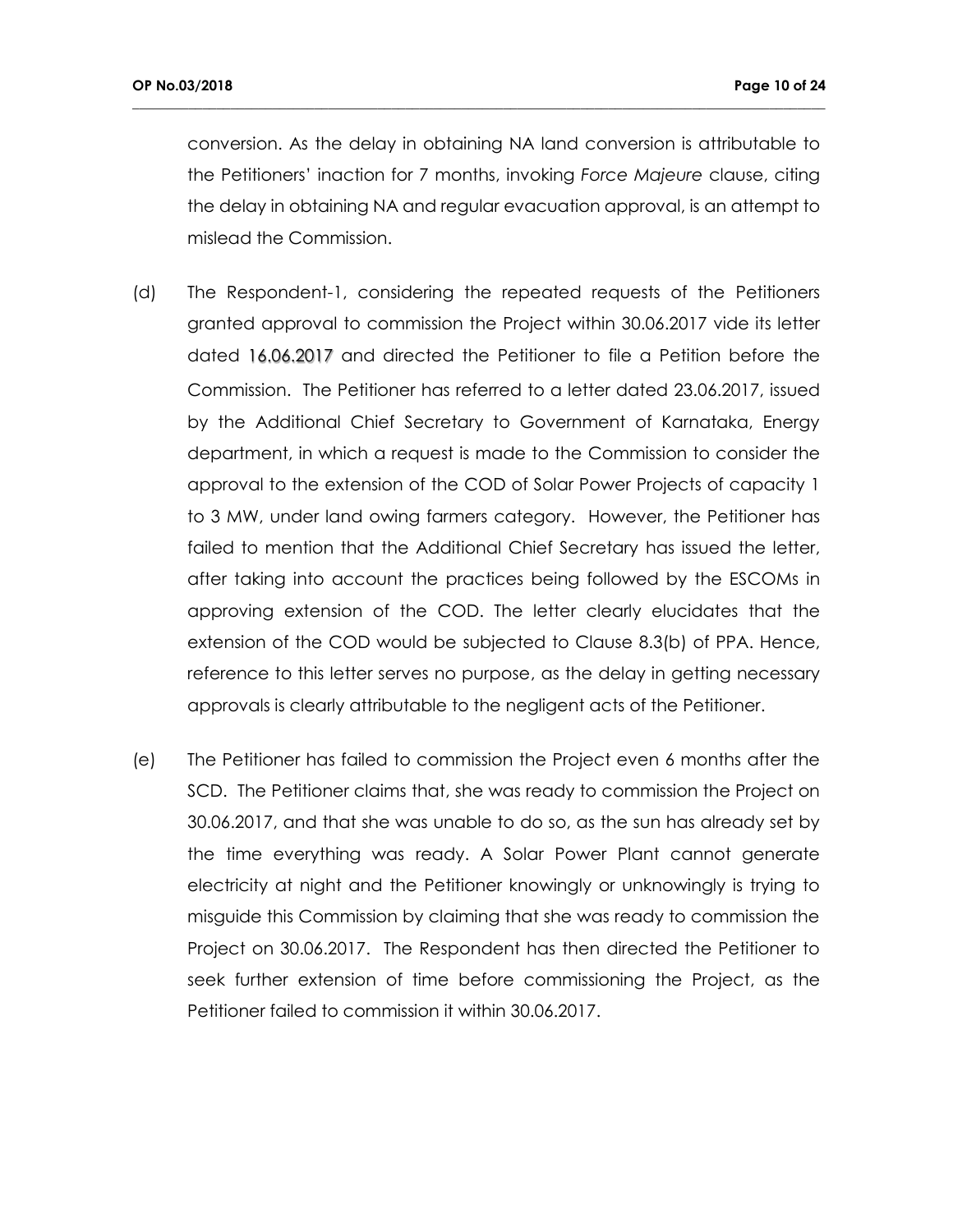(f) The Respondent, after considering repeated requests by the Petitioner, has, in its letter dated 11.09.2017, accorded approval to commission the Project on or before 31.10.2017, subject to the following conditions:

**\_\_\_\_\_\_\_\_\_\_\_\_\_\_\_\_\_\_\_\_\_\_\_\_\_\_\_\_\_\_\_\_\_\_\_\_\_\_\_\_\_\_\_\_\_\_\_\_\_\_\_\_\_\_\_\_\_\_\_\_\_\_\_\_\_\_\_\_\_\_\_\_\_\_\_\_\_\_\_\_\_\_\_\_\_\_\_\_\_\_\_\_\_\_\_\_\_\_\_**

- (i) The tariff applicable is as per Clause 5.1 (ii) of PPA. The prevailing varied tariff applicable is as per KERC Tariff Order dated: 12.04.2017;
- (j) The Liquidated Damages as per PPA Clause 2.2.1 and 2.5.7 are applicable.
- (g) The above stipulations are as per Clause 5.1(ii) of the PPA, which provides that,

*"However, subject to Clause 2.5 if there is a delay in commissioning of the Project beyond the Scheduled Commissioning Date and during such period there is a variation in the KERC Tariff, then the applicable Tariff for the projects shall be the lower of the following:*

- *(i) Rs.8.40 per kwh*
- *(ii) Varied tariff applicable as on the date of Commercial Operation".*
- (h) The Generic Tariff Order dated 12.04.2017 states as follows:

*"This tariff determined shall also be applicable to those grid connected megawatt scale Solar PV Plants for which PPAs were entered into before 1st April, 2017 but are not commissioned within the specified commercial operation date (COD) and achieve COD during the period from 1st April, 2017 to 31st March, 2018."*

(j) The Clauses of the PPA, read with the Order dated 12.04.2017, would make it clear that, in the case of the Petitioner, the varied tariff of Rs.4.36 per unit, as per the Order dated 12.04.2017, is applicable. In this Petition, by making the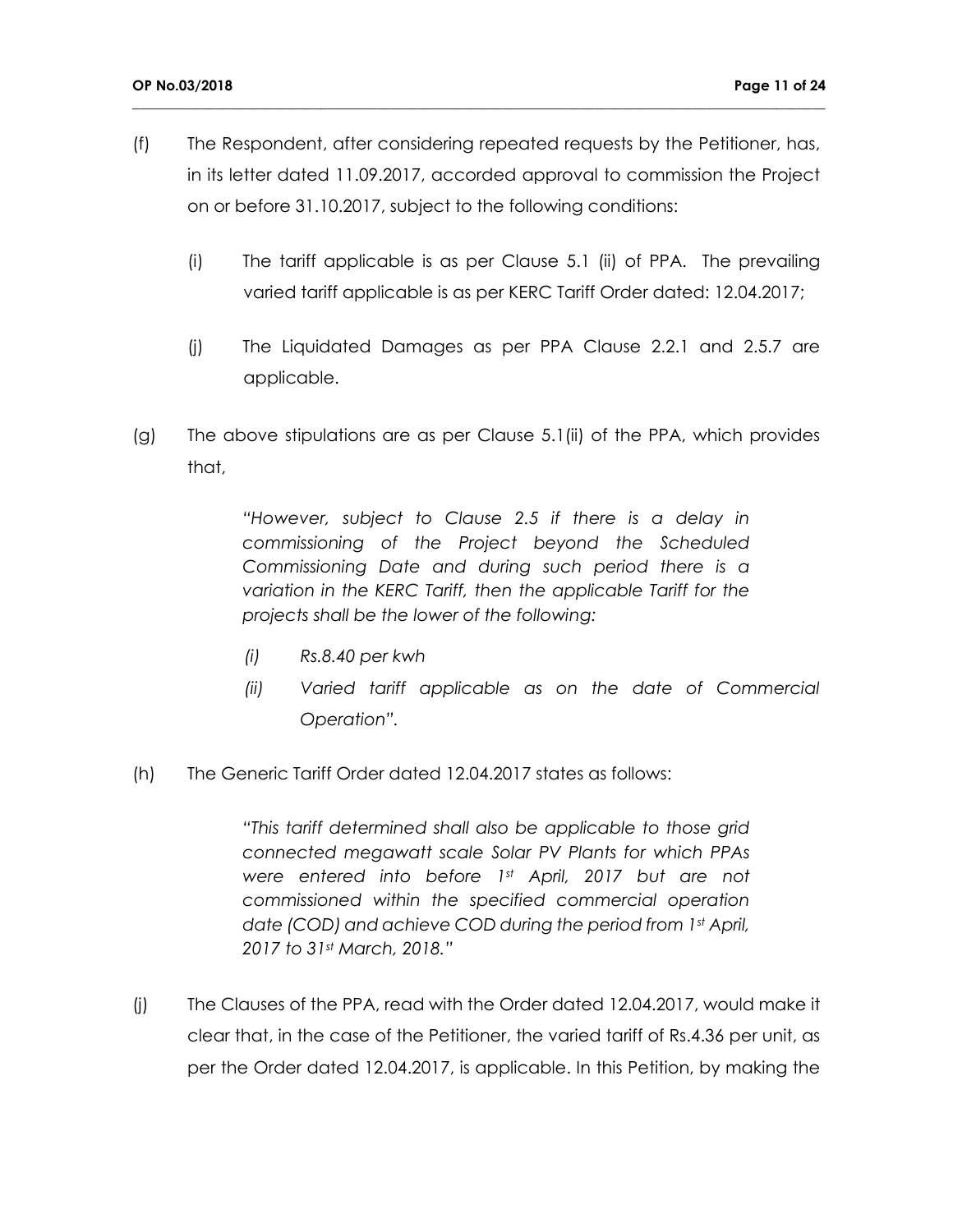new tariff applicable to the Petitioners, the Commission will merely be giving force to the provisions of the PPA and would not be altering the terms of PPA, as claimed by the Petitioner. Hence, any reference to the principles of *promissory estoppel* is unsubstantiated.

**\_\_\_\_\_\_\_\_\_\_\_\_\_\_\_\_\_\_\_\_\_\_\_\_\_\_\_\_\_\_\_\_\_\_\_\_\_\_\_\_\_\_\_\_\_\_\_\_\_\_\_\_\_\_\_\_\_\_\_\_\_\_\_\_\_\_\_\_\_\_\_\_\_\_\_\_\_\_\_\_\_\_\_\_\_\_\_\_\_\_\_\_\_\_\_\_\_\_\_**

- (k) The letter of the Respondent-1, granting extension of time, makes it clear that the Liquidated Damages, as per Clause 2.2.1 and Clause 2.5.1 of the PPA, are applicable. Though the Project needs to be commenced within 18 months from the date of signing the PPA (01.07.2015), all the permits, clearances and approvals were to be obtained within 365 days (12 months) from the Effective Date of the PPA, as per Clause 2. The Petitioner has failed in abiding by the said Clause of PPA on account of its own delays and is liable for damages as laid out in Clause 2.2 of the PPA.
- (l) The Petitioner has committed default under Clause 9.2.1 (b) of the PPA, which reads this:

*"Occurrence of any of the following events at any time during the terms of this agreement shall constitute an event of default by SPD:*

*XXX XXX XXX*

*(b) failure or refusal by SPD to perform any of its material obligation under this agreement."*

- (m) Under Clause 4, the material obligation of commissioning the project was cast on the Petitioner within 18 months, which she has failed to comply with.
- (n) The contention of the Petitioner that she has commissioned the Project within the SCD, is factually incorrect. The Petitioner managed to commission the Project, only after the Respondent provided the extension of time twice, subject to certain conditions. The petitioner is under a mistaken belief that the extended time period would be deemed to be the new SCD. The SCD is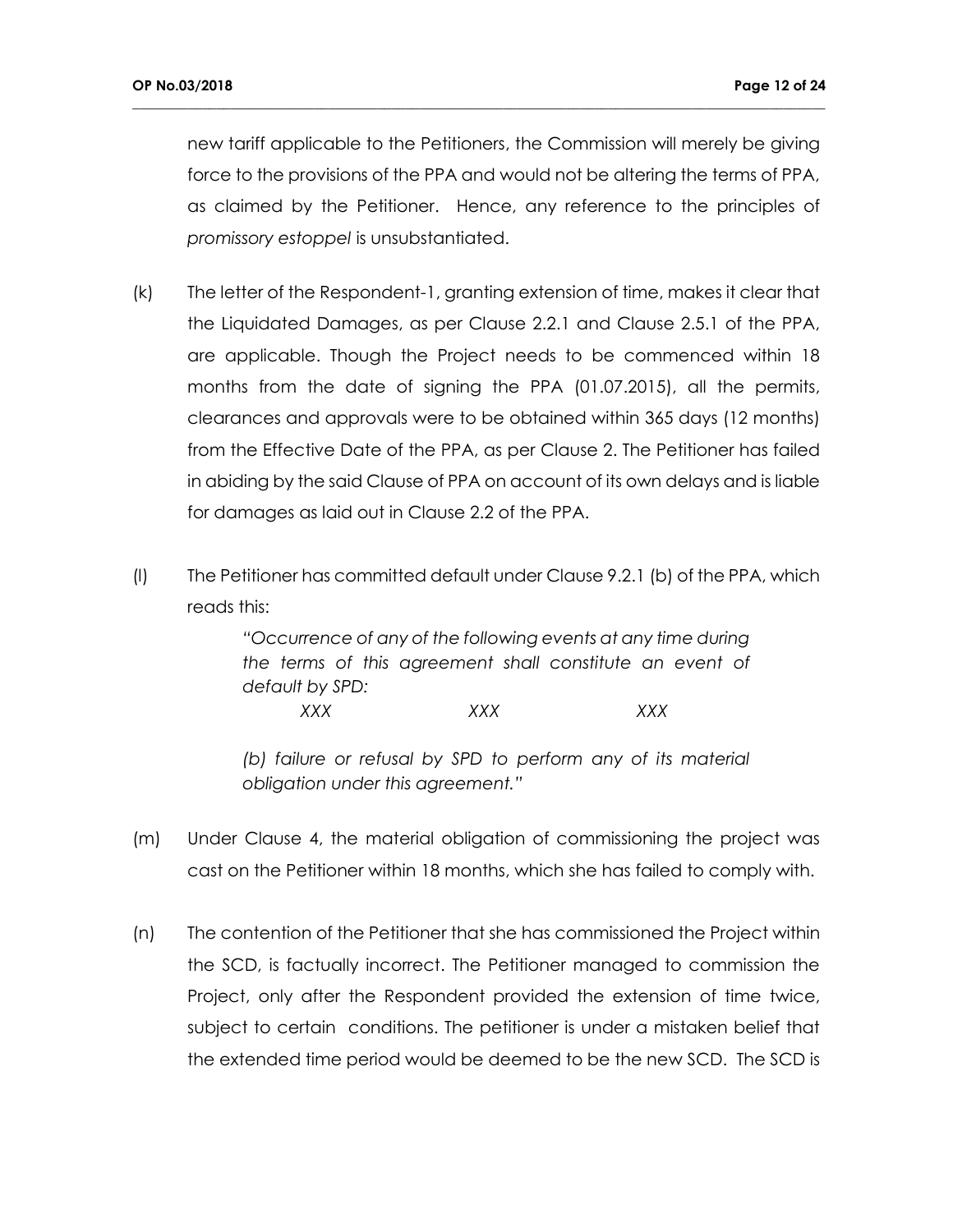clearly defined in the PPA, as 18 months from the day the PPA was signed by both the parties.

**\_\_\_\_\_\_\_\_\_\_\_\_\_\_\_\_\_\_\_\_\_\_\_\_\_\_\_\_\_\_\_\_\_\_\_\_\_\_\_\_\_\_\_\_\_\_\_\_\_\_\_\_\_\_\_\_\_\_\_\_\_\_\_\_\_\_\_\_\_\_\_\_\_\_\_\_\_\_\_\_\_\_\_\_\_\_\_\_\_\_\_\_\_\_\_\_\_\_\_**

- (p) The Respondent-1 has prayed for dismissal of the Petition.
- 6) The Respondent No.2 has filed the Statement of Objections, as follows:
- (a) The Petition is liable to be dismissed *in limine* for the following reasons:

(i) The Petitioner cannot blame the Respondent for the delay in commissioning of the project. The Petitioner cannot, at one breath, ask the Respondent to relax certain conditions and then turn around to say that the Respondent did not act within time.

(ii) The Petitioner is not entitled for Rs.8.40 per unit, as the Petitioner's request for extension of time was granted, subject to the condition that she would get Rs.4.36 per kWh and since the Petitioner has not completed the work within the 18 months' time, she would now be entitled for tariff, prevalent on the date of commissioning.

(iii) The Petitioner is neither entitled for grant of extension of time nor for the tariff of Rs.8.40 per unit, as the Petitioner is responsible for the delay.

- (b) The Government neither extended the time nor granted the tariff, as requested by the Petitioner. The Petitioner is responsible for the delay and will have to face the consequences.
- (c) As per Clause 5.1 of the PPA, the Solar Power Developer shall be entitled to receive the tariff of Rs.8.40 per kWh, based on the KERC Tariff Order dated 10.10.2013. However, subject to Clause 2.5, this tariff is applicable, only if the Project gets commissioned within the SCD.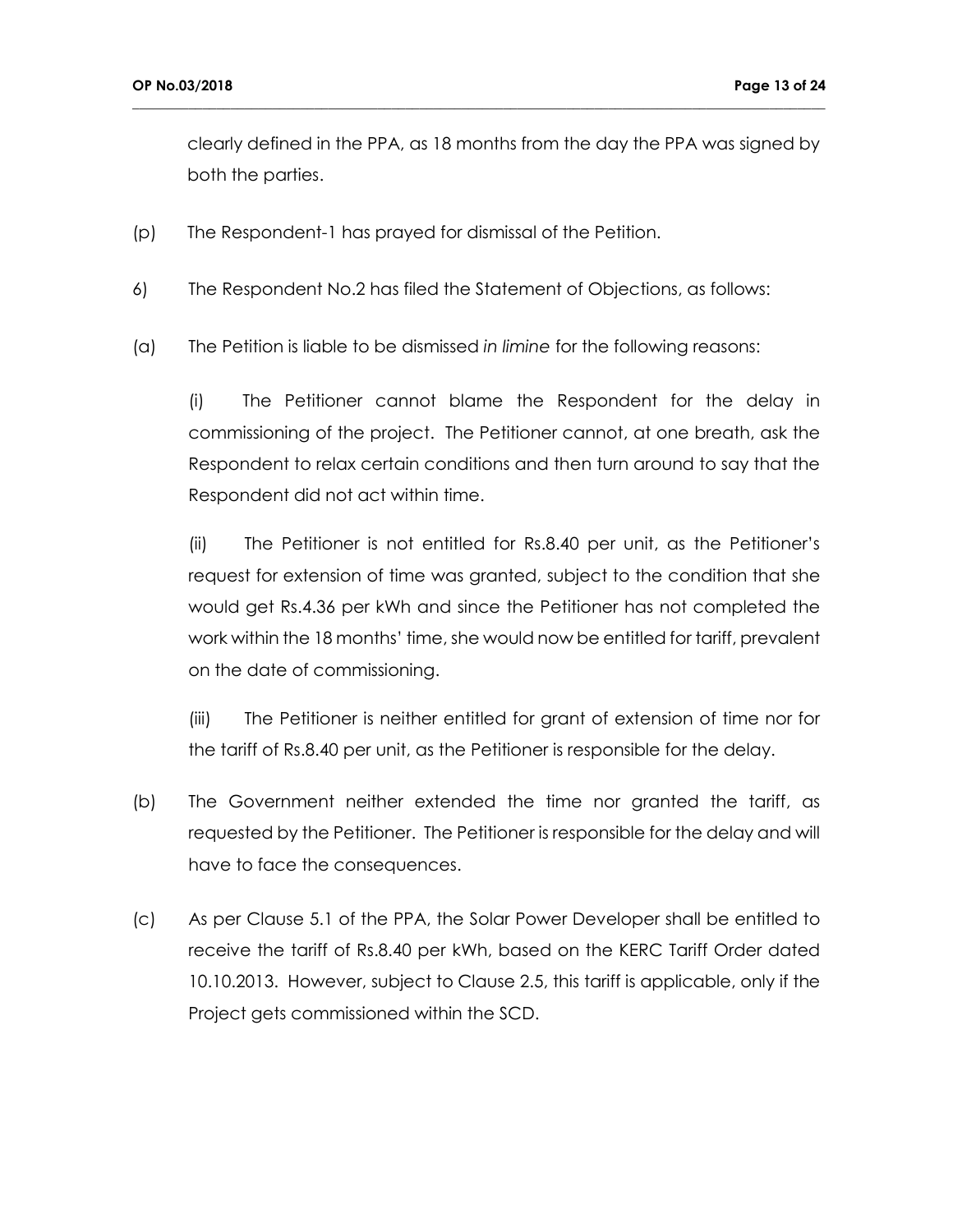(d) The Petitioner has entered into a PPA with Respondent No.1. Therefore, it is for Respondent No.1 to counter the averments made by the Petitioner and state, as to whether the F*orce Majeure* clause is applicable and if the Project is eligible for extension of time.

**\_\_\_\_\_\_\_\_\_\_\_\_\_\_\_\_\_\_\_\_\_\_\_\_\_\_\_\_\_\_\_\_\_\_\_\_\_\_\_\_\_\_\_\_\_\_\_\_\_\_\_\_\_\_\_\_\_\_\_\_\_\_\_\_\_\_\_\_\_\_\_\_\_\_\_\_\_\_\_\_\_\_\_\_\_\_\_\_\_\_\_\_\_\_\_\_\_\_\_**

- (e) The Respondent-2 has sought for dismissal of the petition, as against it.
- 7) In the Statement of Objections filed by Respondent No 3, it is stated as follows:

The Petition is liable to be dismissed, insofar as Respondent No.3 is concerned, as there is no prayer against the Respondent and there is no role played by it, after the Letter of Award is issued and it is for the Respondent -1 to counter the averments made by the Petitioner.

- 8) We have heard the learned counsel for the parties and perused the material placed on record. The following issues would arise, for our consideration:
	- (1) Whether the Petitioner has made out a case for deferment or extension of the Scheduled Commissioning Date of its Plant?
	- (2) What should be the tariff for the Project, for the term of the PPA?
	- (4) What Order?
- 9) **ISSUE No.(1):** *Whether the Petitioner has made out a case for deferment or extension of the Scheduled Commissioning Date of its Plant?*
- (a) We note that, in this case, the Respondent has granted extension of more than 10 months' time to commission the project. The Commission has the exclusive jurisdiction to consider the validity of the extension of time, when it affects the tariff payable to a generating company, ultimately passed on to consumers. The *Force Majeure* Events and the requirement of issuing a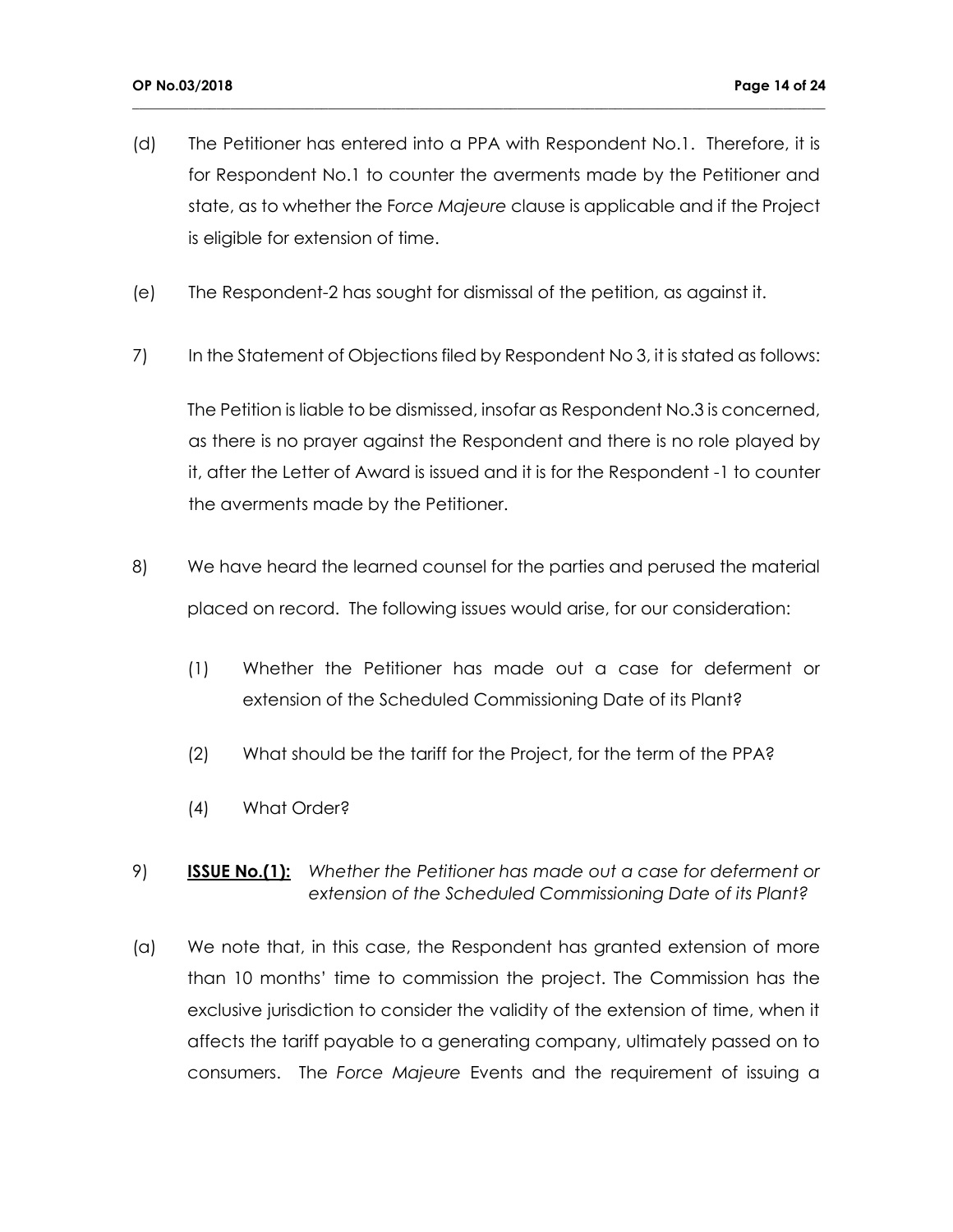written Notice, are mentioned in Clause 8.3 of the PPA. Under Clause 8 of the PPA, it is also necessary to prove that, the *Force Majeure* Events were not caused by the non-performing party's negligent or intentional acts, errors or omissions. Considering these, we need to examine, if the Petitioner, in any manner, was negligent in performing its obligations under the PPA.

**\_\_\_\_\_\_\_\_\_\_\_\_\_\_\_\_\_\_\_\_\_\_\_\_\_\_\_\_\_\_\_\_\_\_\_\_\_\_\_\_\_\_\_\_\_\_\_\_\_\_\_\_\_\_\_\_\_\_\_\_\_\_\_\_\_\_\_\_\_\_\_\_\_\_\_\_\_\_\_\_\_\_\_\_\_\_\_\_\_\_\_\_\_\_\_\_\_\_\_**

- (b) The PPA is dated 01.07.2015. The Conditions Precedent had to be achieved within 365 days, from the date of signing the PPA and the Project had to be commissioned within 18 months from the date of signing the PPA. The achievement of the Conditions Precedent would include, obtaining of all the approvals by the SPD.
- (c) The SPD applied for the deemed conversion of land to the Deputy Commissioner, Tumakuru on 06.02.2016 (Annexure P-4), after more than 7 months from the date of the PPA. No explanation is given for this delay on the part of the SPD, in applying for the conversion of land. In the Conversion order of the Deputy Commissioner, Tumakuru dated 07.10.2017 (Annexure P-24), the date of the application is mentioned as 30.12.2016. It cannot be made out whether another application dated 30.12.2016 was filed by the petitioner after taking back the earlier application dated 06.02.2016. There is no averment in the Petition, on this aspect. We note that the Karnataka Land Revenue (Amendment) Act, 2015 was enacted on 12.08.2015, amending Section 95 by introducing sub section (10) which reads as follows:

*"(10) If any occupant of any agriculture land assessed or held*  for the purpose of agriculture wishes to divert such land or part *thereof for the purpose of setting up of solar power generation in accordance with Karnataka Solar Policy 2014-21 issued in G.O EN 21 VSC 2014 dated 22.05.2014 which has been approved by State and Central Government and which has been approved by the Competent Authority, the permission applied for conversion of such land shall be deemed to have been granted for that purpose so long as they use for purpose for which permission is granted subject to payment of the conversion fine and all such other fees payable if any, in this regard."*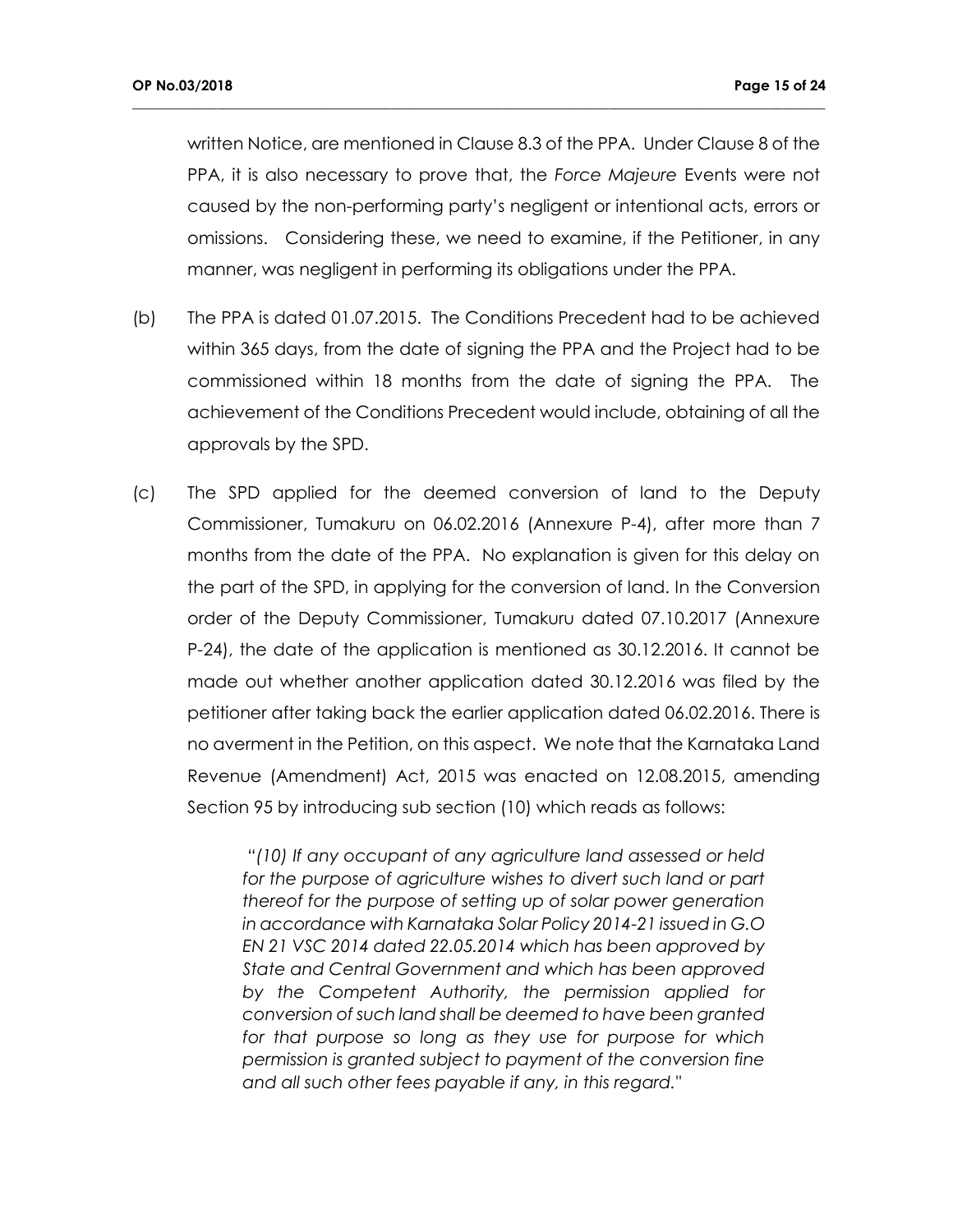(d)Pursuant to this, the Government of Karnataka issued a Circular dated 01.12.2015, providing that any person intending to establish a solar power project under the Government Policy, after approval by the concerned authority, has applied for conversion of land with the documents mentioned in the Circular and paid the conversion charges/penalty, the conversion has to be considered as deemed conversion. The circular also mentions that the DC has to complete the proceedings of deemed conversion within 15 days after receipt of the conversion charges/penalty.

**\_\_\_\_\_\_\_\_\_\_\_\_\_\_\_\_\_\_\_\_\_\_\_\_\_\_\_\_\_\_\_\_\_\_\_\_\_\_\_\_\_\_\_\_\_\_\_\_\_\_\_\_\_\_\_\_\_\_\_\_\_\_\_\_\_\_\_\_\_\_\_\_\_\_\_\_\_\_\_\_\_\_\_\_\_\_\_\_\_\_\_\_\_\_\_\_\_\_\_**

(e) The Hon'ble High Court of Karnataka, in the Order dated 04.07.2017 , in WP Nos.27418-20/2017 (*Ravindra Energy Ltd & another vs State of Karnataka & others*), in paras 10 and 15, has held, as follows:

> *"10. As per the provisions contained in the Act as amended by the Karnataka Act No.31 of 2015 by which Clause no.10 of Section 95 has been inserted, 'if any occupant of any agriculture land assessed or held for the purpose of agriculture wishes to divert such land or part thereof for the purpose of setting up of solar power generation in accordance with Karnataka Solar Policy 2014-2021 issued in G.O.No.EN 21 VSC 2014, dated 22.05.2014 which has been approved by the Competent Authority, the permission applied for conversion of such land shall be deemed to have been granted for that purpose so long as they use for purpose for which permission is granted subject to payment of the conversion fine and all such other fees payable if any, in this regard.' This provision inserted by way of amendment has come into effect from 13.08.2015. Petitioner has filed application on 05.11.2016. The Deputy Commissioner was required to consider the application in the*  light of the amended provision introduced as per Act No.31 of *2015. The requirement as spelt out in clause no.10 of Section 95 of the Act, is that the applicant must show that he was an occupant of the agricultural land. If he desired to divert such land or part thereof for setting up solar generation and that such desire should be in accordance with the Karnataka Solar Policy 2014-2021 issued vide Government Order dated 22.05.2014 and also that the same ought to have been approved by the competent authority. In that event, the permission applied for*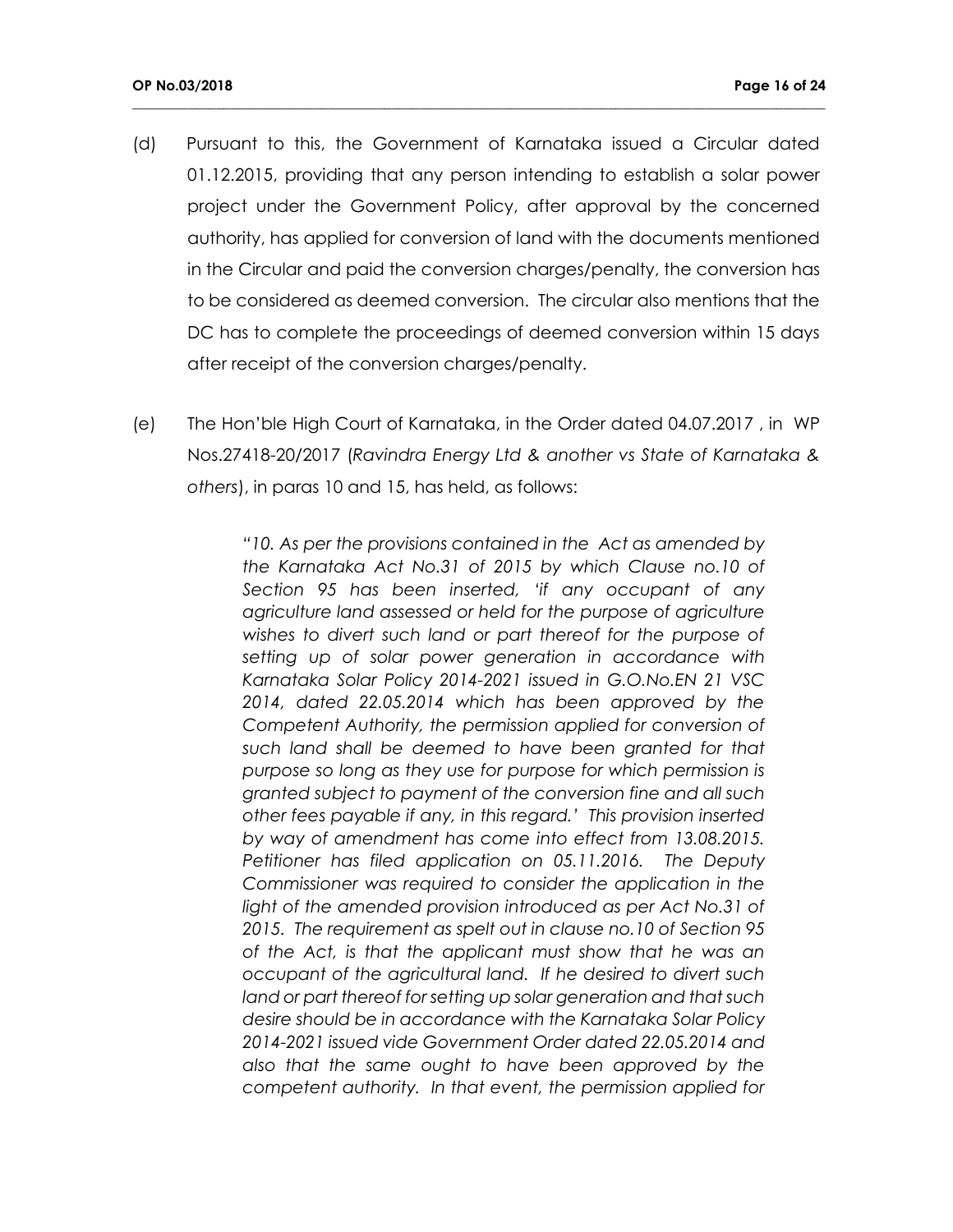*conversion of such land shall be deemed to have been granted. …"*

#### *XXX XXX XXX*

**\_\_\_\_\_\_\_\_\_\_\_\_\_\_\_\_\_\_\_\_\_\_\_\_\_\_\_\_\_\_\_\_\_\_\_\_\_\_\_\_\_\_\_\_\_\_\_\_\_\_\_\_\_\_\_\_\_\_\_\_\_\_\_\_\_\_\_\_\_\_\_\_\_\_\_\_\_\_\_\_\_\_\_\_\_\_\_\_\_\_\_\_\_\_\_\_\_\_\_**

*"15. It is also necessary to notice that as long as Petitioners satisfy the requirement spelt out in clause no.10 of Section 95 as amended, Petitioners are entitled for an order regarding deemed conversion. Merely because objections were raised by some of the devotees, it cannot be said that request for deemed conversion cannot be granted. If the applicants or any other devotees of the deity or the Mutt intend to establish their rights or claims as asserted in their objections, they are required to approach the Competent Court seeking appropriate declaration in that regard pertaining to the lands in question. The said question cannot be decided in this proceedings nor the Deputy Commissioner can embark upon an inquiry into the same. Hence, as all the requirements of clause 10 of Section 95 of the Act having been complied with by the Petitioners in this case, they are entitled for a declaration that benefit of deemed conversion shall accrue to them in view of the application filed by them."* 

- (f) Therefore, it can be said that if the Petitioner had submitted the required documents and paid the conversion charges, the provision of deemed conversion would apply and thus, on the ground that land conversion order was delayed, the extension of time to commission the Project could not have been granted. It is also noted that the project was not delayed on this account and the petitioner has failed to prove the same. Hence, this cannot be considered as force majeure event.
- (g) The petitioner has alleged that the delay in granting evacuation approval delayed the execution of the project. A copy of the application made to KPTCL for evacuation approval is not produced by the Petitioner and it cannot be made out as to when the application was given to KPTCL. There is no averment in the petition as to when the application was made. It cannot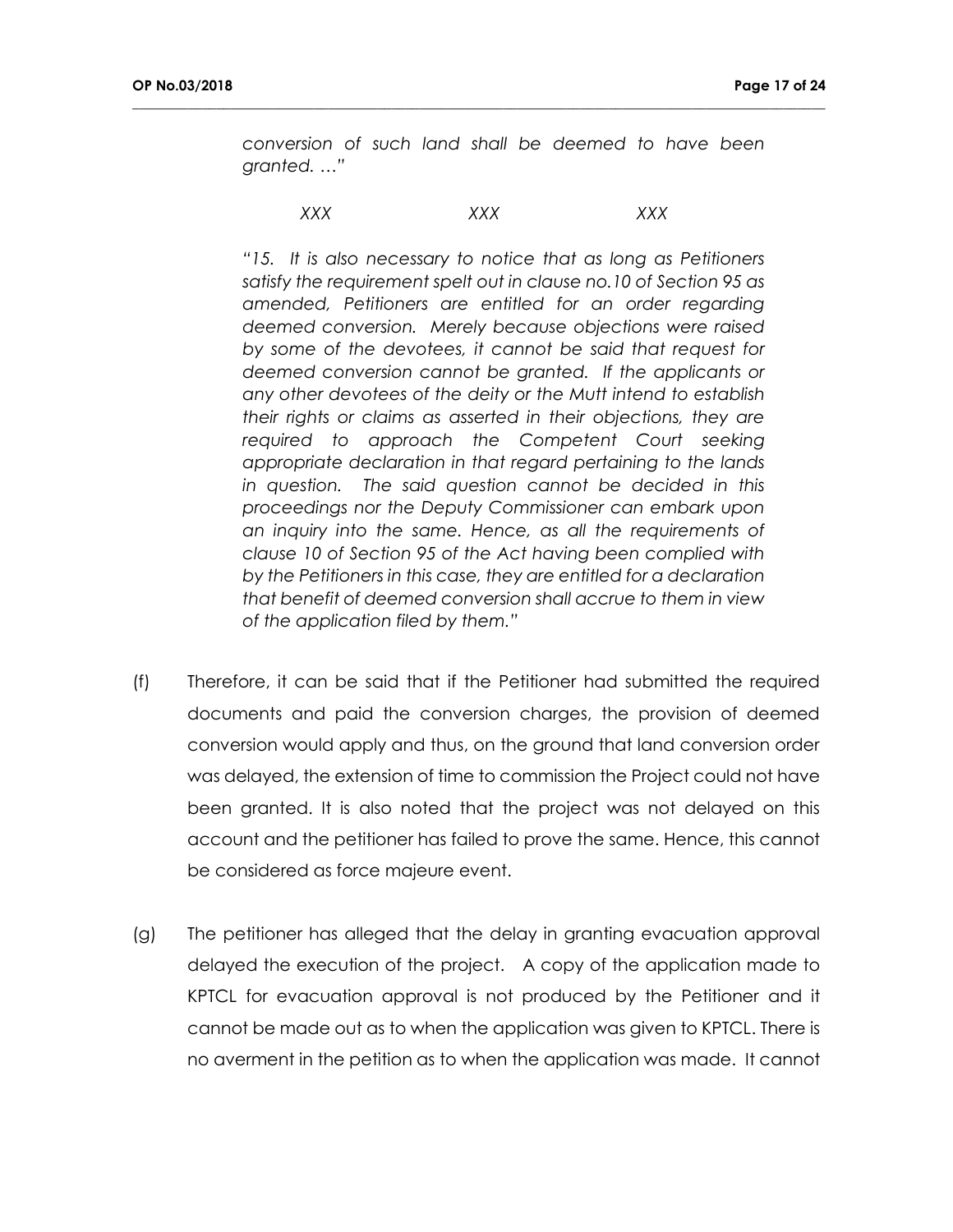be made out whether the petitioner was diligent in applying for evacuation approval within reasonable time, or whether there was any delay. The KPTCL has not filed any Objections. In the Objections filed by Respondent-1, it is stated that KPTCL granted the tentative evacuation approval on 01.09.2016 but the same was accepted by the petitioner on 23.01.2017. It appears that this is not correct. The date of acceptance is mentioned as 12.09.2016 in the Regular evacuation approval dated 28.01.2017 (Annexure P-7). It is also stated by Respondent-1 that the non-production of land conversion order delayed the grant of regular evacuation approval. The tentative evacuation approval was granted on 01.09.2016. The Petitioner, gave acceptance to the evacuation scheme on 12.09.2016. Thereafter, the regular evacuation approval was granted on 28.01.2017, even before the land conversion order. The Regular evacuation scheme mentions several correspondences, indicating the actions taken at various levels by KPTCL which required some time. It is safe to state that, had the Petitioner applied for evacuation soon after entering into the PPA, the same would have been granted much earlier. Hence, we are unable to accept the Petitioner's claim that there was delay in grant of evacuation approval, and that it delayed commissioning of the Project and also that it was a *Force Majeure* Event*.*

- (h) It is stated by the Petitioner that the work was completed on 30.06.2017 late in the evening but due to lack of radiation, the generation could not take place. That due to this, the Project could not generate energy on 30.06.2017 up to which date the extension of time had been granted by the BESCOM. Even assuming that the project was ready for commissioning on 30.6.2017, the tariff as per the generic tariff order dated 12.4.2017 would have been applicable.
- (j) We note that, it is a settled law that, the *Force Majeure* clause in the PPA has to be strictly interpreted. No notice, as contemplated under clause 8.3 (b), is stated to have been issued by the Petitioner to the Respondent describing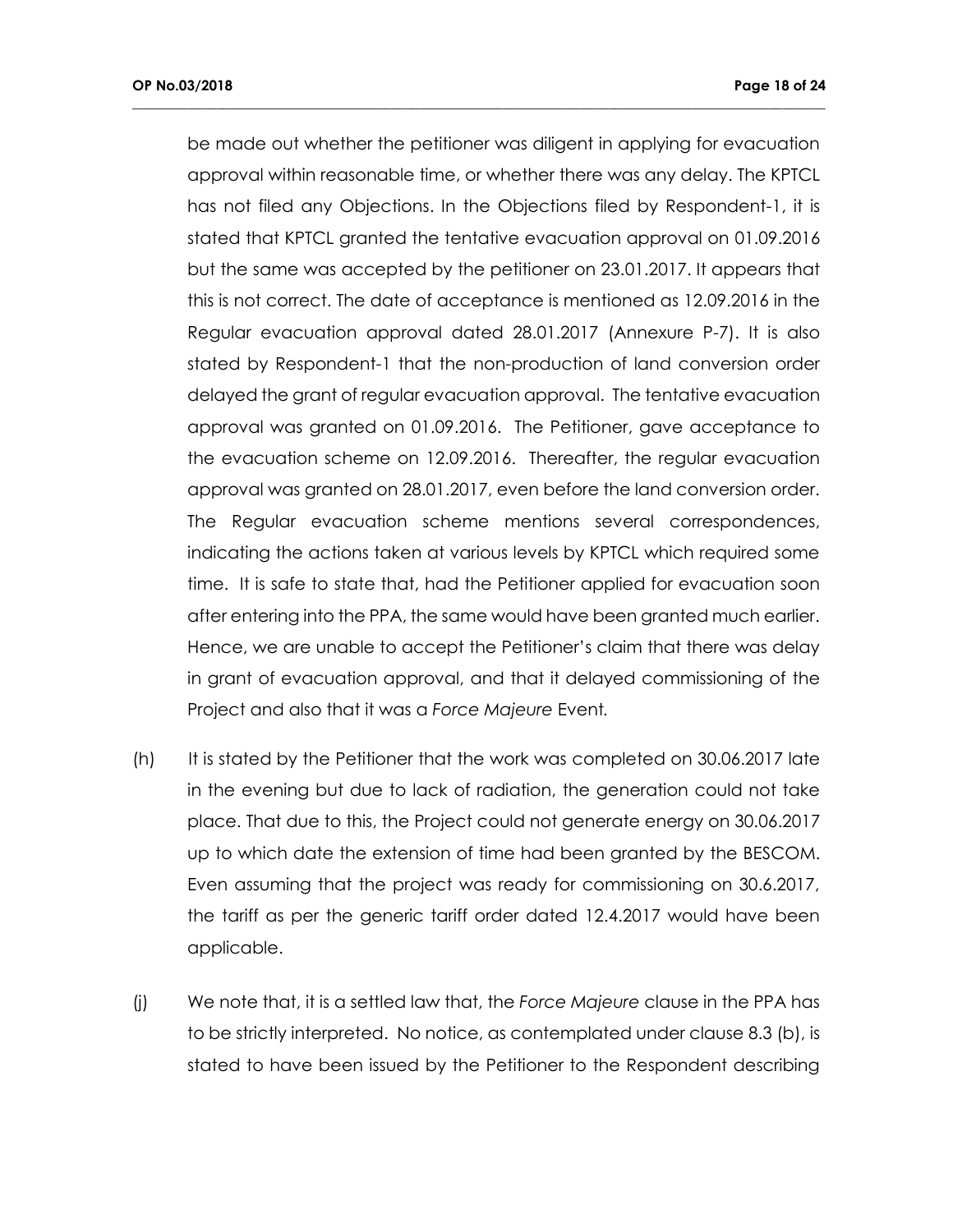the particulars of any *Force Majeure* Event, as soon as practicable, after its occurrence. Further, the reasons quoted by the Petitioner, do not fall under the Events of *Force Majeure* mentioned in the PPA, as held in the preceding paragraphs. Hence, we hold that the Petitioner is not entitled to the extension of time, as provided in the clauses of the PPA.

**\_\_\_\_\_\_\_\_\_\_\_\_\_\_\_\_\_\_\_\_\_\_\_\_\_\_\_\_\_\_\_\_\_\_\_\_\_\_\_\_\_\_\_\_\_\_\_\_\_\_\_\_\_\_\_\_\_\_\_\_\_\_\_\_\_\_\_\_\_\_\_\_\_\_\_\_\_\_\_\_\_\_\_\_\_\_\_\_\_\_\_\_\_\_\_\_\_\_\_**

- (k) Therefore, we answer Issue No.(1), in the negative.
- 10) **ISSUE No.(2):** *What should be the tariff for the Project, for the term of the PPA?*
- (a) Clause 5.1 of the PPA reads, as follows:

## *"5.1 Tariff Payable:*

*The SPD shall be entitled to receive the tariff of Rs8.40 per kWh based on the KERC tariff order S/03/1 dated 10.10.2013 in respect of SPD's solar PV projects in terms of this agreement for the period between COD and the expiry date. However, subject to clause 2.5, if there is a delay in commissioning of the project beyond the Scheduled Commissioning Date and during such period there is a variation in the KERC Tariff, then the applicable Tariff for the projects shall be the lower of the following:*

*i. Rs.8.40/- per kWh*

ii. Varied tariff applicable as on the date of commercial *operation."*

(b) It is the Petitioner's case that, the Tariff Orders dated 30.07.2015 and 12.04.2017, are not applicable to the Project, as the project has been commissioned within the extended period of commissioning, granted by the Respondent-1(BESCOM). It is the submission of the Petitioner that the Respondent (BESCOM) has granted extension of time, after considering the *Force Majeure* Events, as provided in the PPA and hence, the tariff of Rs.8.40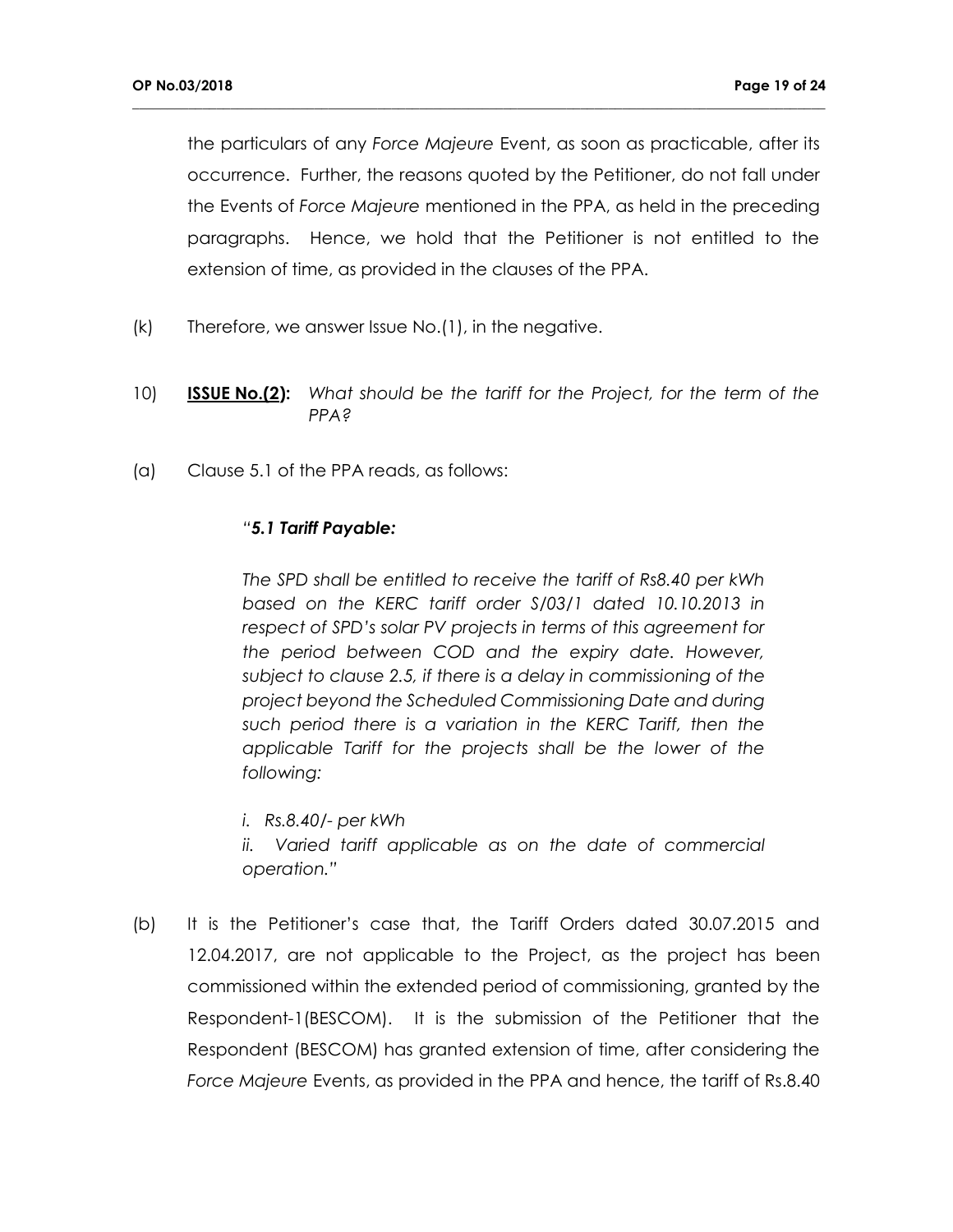per unit, should not be altered. The Respondent has contended that the petitioner was responsible for the delays alleged and hence, cannot take shelter under the force majeure clause in the PPA. It is stated by the Petitioner that, the Respondent(BESCOM), while granting extension of time, vide letter dated 11.09.2017, had not mentioned about altering the tariff and had stated that all other terms of the PPA remain unaltered. We note that, this is not correct. The 1st Respondent (BESCOM), in the letters dated 16.06.2017 (Annexure P-12) and 11.09.2017 (Annexure P-22), while granting extension of time, has stated that, the tariff applicable and the Liquidated Damages to be paid, is subject to the approval of the KERC / Government of Karnataka.

**\_\_\_\_\_\_\_\_\_\_\_\_\_\_\_\_\_\_\_\_\_\_\_\_\_\_\_\_\_\_\_\_\_\_\_\_\_\_\_\_\_\_\_\_\_\_\_\_\_\_\_\_\_\_\_\_\_\_\_\_\_\_\_\_\_\_\_\_\_\_\_\_\_\_\_\_\_\_\_\_\_\_\_\_\_\_\_\_\_\_\_\_\_\_\_\_\_\_\_**

- (c) The Project is commissioned on 17.10.2017. The Generic Tariff Order dated 12.04.2017, is applicable for the Projects, commissioned during the period from 01.04.2017 to 31.3.2018. The PPA provides that, the tariff, as on the date of commercial operation, would be applicable for the Project, if it is commissioned beyond the Scheduled Commissioning Date, subject to F*orce Majeure* events.
- (d) The Hon'ble Supreme Court, in Civil Appeal No.1220 of 2015 (*Gujarat Urja Vikas Nigam Limited VS EMCO Limited and another*), decided on 02.02.2016, has held, as follows:

*"31. Apart from that both the respondent No.2 and the appellate tribunal failed to notice and the Respondent conveniently ignored one crucial condition of the PPA contained in the last sentence of para 5.2 of the PPA:* 

> *'In case, commissioning of solar Power Project is delayed beyond 31st December 2011, GUVNL shall pay the tariff as determined by Hon'ble GERC for Solar Projects effective on the date of commissioning of solar power project or above mentioned tariff, whichever is lower.'*

*The said stipulation clearly envisaged a situation where notwithstanding the contract between the parties (the PPA),*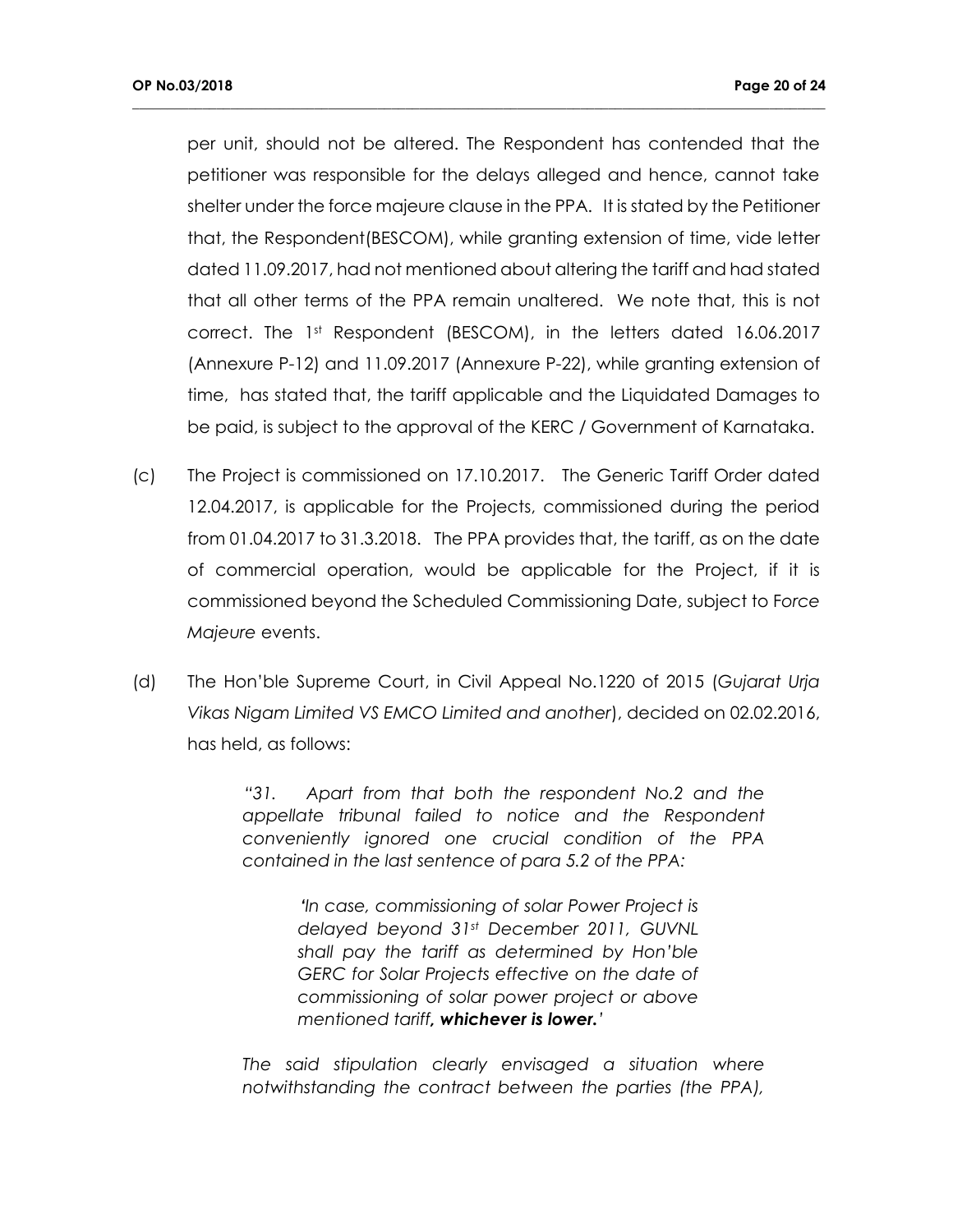*there is a possibility of the first Respondent not being able to commence the generation of electricity within the "control period" stipulated in the 1st tariff order. It is also visualised that for the subsequent control period, the tariffs payable to projects/ power producers (similarly situated as the first Respondent) could be different. In recognition of the said two*  factors, the PPA clearly stipulated that in such a situation, the *Respondent would be entitled only for lower of the two tariffs…."*

**\_\_\_\_\_\_\_\_\_\_\_\_\_\_\_\_\_\_\_\_\_\_\_\_\_\_\_\_\_\_\_\_\_\_\_\_\_\_\_\_\_\_\_\_\_\_\_\_\_\_\_\_\_\_\_\_\_\_\_\_\_\_\_\_\_\_\_\_\_\_\_\_\_\_\_\_\_\_\_\_\_\_\_\_\_\_\_\_\_\_\_\_\_\_\_\_\_\_\_**

(e) Further, in the decision of the Hon'ble Appellate Tribunal for Electricity, in Appeal No.221/2016 and others, dated 07.05.2018 (*Savitha Oil Technologies Ltd., Vs KERC & another*), it has been held that, the tariff, as on the COD, is applicable for a Project and the tariff should not be linked to the date of signing or approval of the PPA. The relevant portions of the judgment are extracted below:

> *"xi. Further, it is a settled practice under the Section 62 of the Act that tariff determination process under various regulations for a new project begins from the COD of the said project as per extant regulations of the control period where COD of the project takes place. Subsequently, the tariff of such project is adjusted based on regulations/orders of the subsequent control period and it is not linked to the date of signing/approval of the PPA. If the PPA is approved at a later date or in other control period, the tariff is applicable from the COD date as per prevalent regulation at that time.*

> *xiv. In the present case too after carefully considering the provisions of the Act, 2004 Regulations, 2005 Order, 2009 Order, earlier judgement of this Tribunal and keeping in view the interest of the consumers it would be correct to draw a conclusion that the tariff applicable to the Appellants' WPPs would be as per the 2005 Order during which COD of the WPP has happened. The same corollary is applicable to other WPPs having COD is in some other control period."*

*……………….*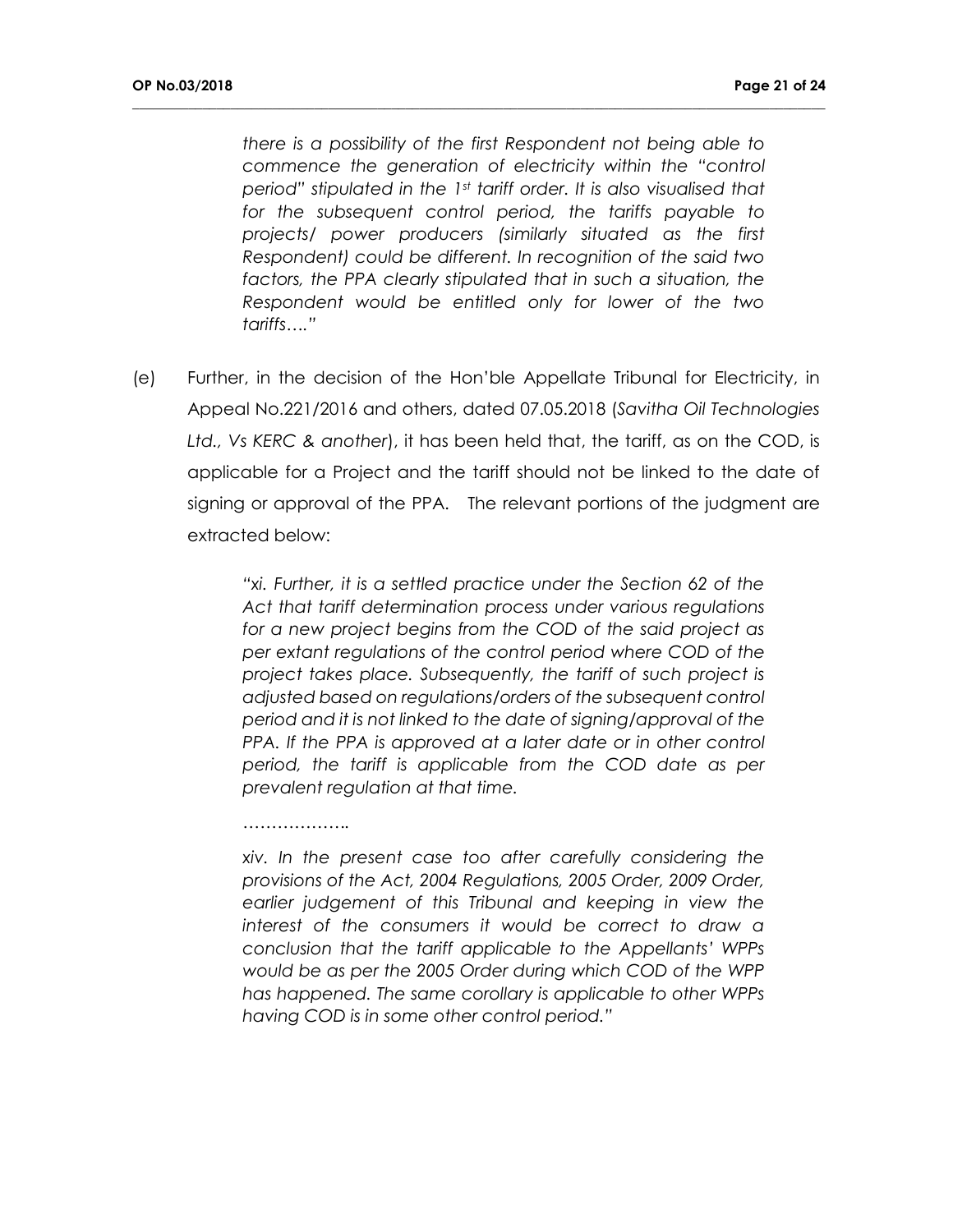(f) The learned counsel for the Petitioner has relied upon the decision of the Hon'ble Supreme Court, reported in 2016 (3) SCC 515, in the case of *Bangalore Electricity Supply Company Limited –Vs- Konark Power Projects Ltd., and Another*, to contend that, the tariff agreed to in a PPA, cannot be altered during the term of the PPA. The principle stated in the said case is not applicable to the case on hand, because, in this case, the terms of the PPA, itself provided for a reduced tariff, subject to force majeure events. It is also held by the Hon'ble Supreme Court, in the case of *Gujarat Urja Vikas Nigam Ltd. –Vs- Tarini Infrastructure Ltd., & Others*, reported in AIR 2016 SC 5580, that the decision rendered in the *Konark* case was confined only to the facts of that case.

- (g) The learned counsel for the Petitioner has relied upon the decision of the Hon'ble Supreme Court, in the case of *Gujarat Urja Vikas Nigam Limited –Vs-Solar Semiconductor Power Company (India) Private Limited and Others*, to contend that, this Commission has no power, to alter the tariff or the other terms and conditions, agreed to in a PPA. In the said case, the question that arose for consideration was, 'whether the Commission could extend the Control Period in respect of a Solar Power Project, under its inherent jurisdiction.' This question was answered in the negative. The principle stated, in the said decision is not applicable to the case on hand, as this Commission is not exercising its inherent powers, but is exercising its power to determine the tariff and interpret the clauses of the PPA to resolve the question involved in this case.
- (h) The parties are bound by the terms of the PPA and the timelines mentioned therein. The Petitioner had to plan sufficiently in advance, allowing adequate time to obtain the required clearances, approvals and consents of various authorities keeping in mind the different milestones stated in PPA to comply with the Conditions Precedent that need to be achieved and obligations of the SPD that need to be fulfilled. Further, she had to coordinate all these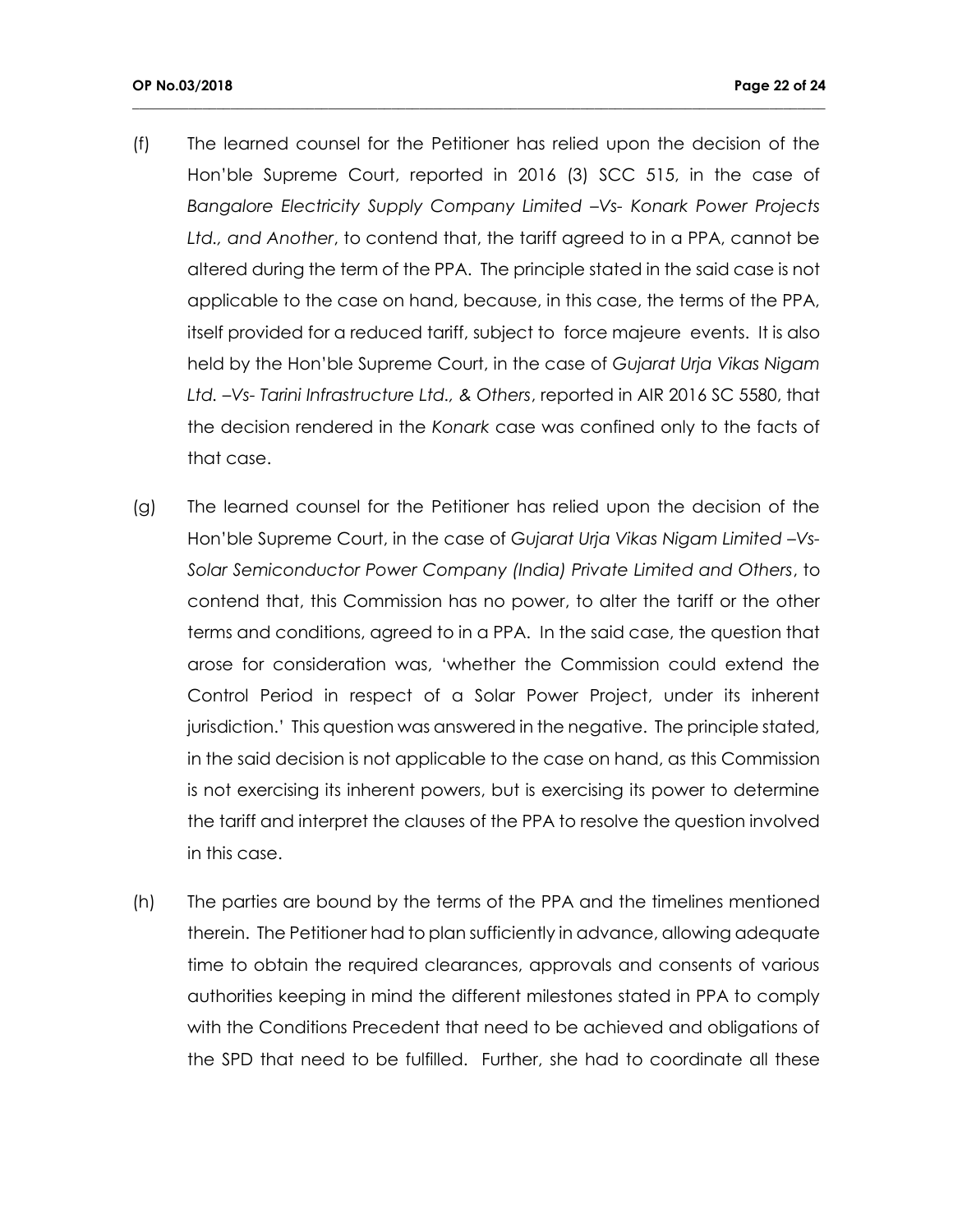activities in an efficient manner. The PPA provides 12 months for achieving Condition Precedent and 18 months for achieving SCOD, from the date of executing PPA.

- (j) We note that, the Petitioner took the steps for implementation of the Project, after several months of execution of the PPA, with barely few months left for its scheduled commissioning, and could not do it, for certain reasons and events, which we have held to be not falling under the *Force Majeure* clause of the PPA. The Petitioner has not explained the reasons for delay in initiating the implementation of the project without which she cannot succeed. Had the SPD/Petitioner initiated the implementation of the project, soon after execution of PPA, the project could have been commissioned much earlier. Hence, we hold that, the Petitioner's Plant is entitled to a tariff of Rs.4.36 per unit, for the term of the PPA, as per the Generic Tariff Order dated 12.04.2017, prevalent on the date of commissioning of the Project.
- (k) We have held that, the Petitioner is not entitled to the extension of time to commission the Project. Admittedly Conditions Precedent were not fulfilled within 365 days. Thus, for not complying with the timelines for Conditions Precedent and commissioning of the Project, as mentioned in the PPA, the Petitioner is required to pay damages for such delay, as per the Clauses 2.2 and 2.5.7 of the PPA. The Hon'ble Supreme Court, in its judgment dated 05.04.2018, in Civil Appeal No.3600 of 2018 (*M.P. Power Management Company Ltd Vs. Renew Clean Energy Pvt.Ltd., and another*), has held that, for delay in achieving the Conditions Precedent and commissioning the Project, the Generating Company is liable to pay damages, as stipulated in the PPA.
- (l) It is stated that Petitioner-2, which came on record during the course of proceedings by an I A for impleading, is the SPV and that the Respondent-1 did not sign the SPPA, incorporating the SPV, relying on the letter of the Commission dated 07.07.2017 (Annexure P-20). Now that this case is decided,